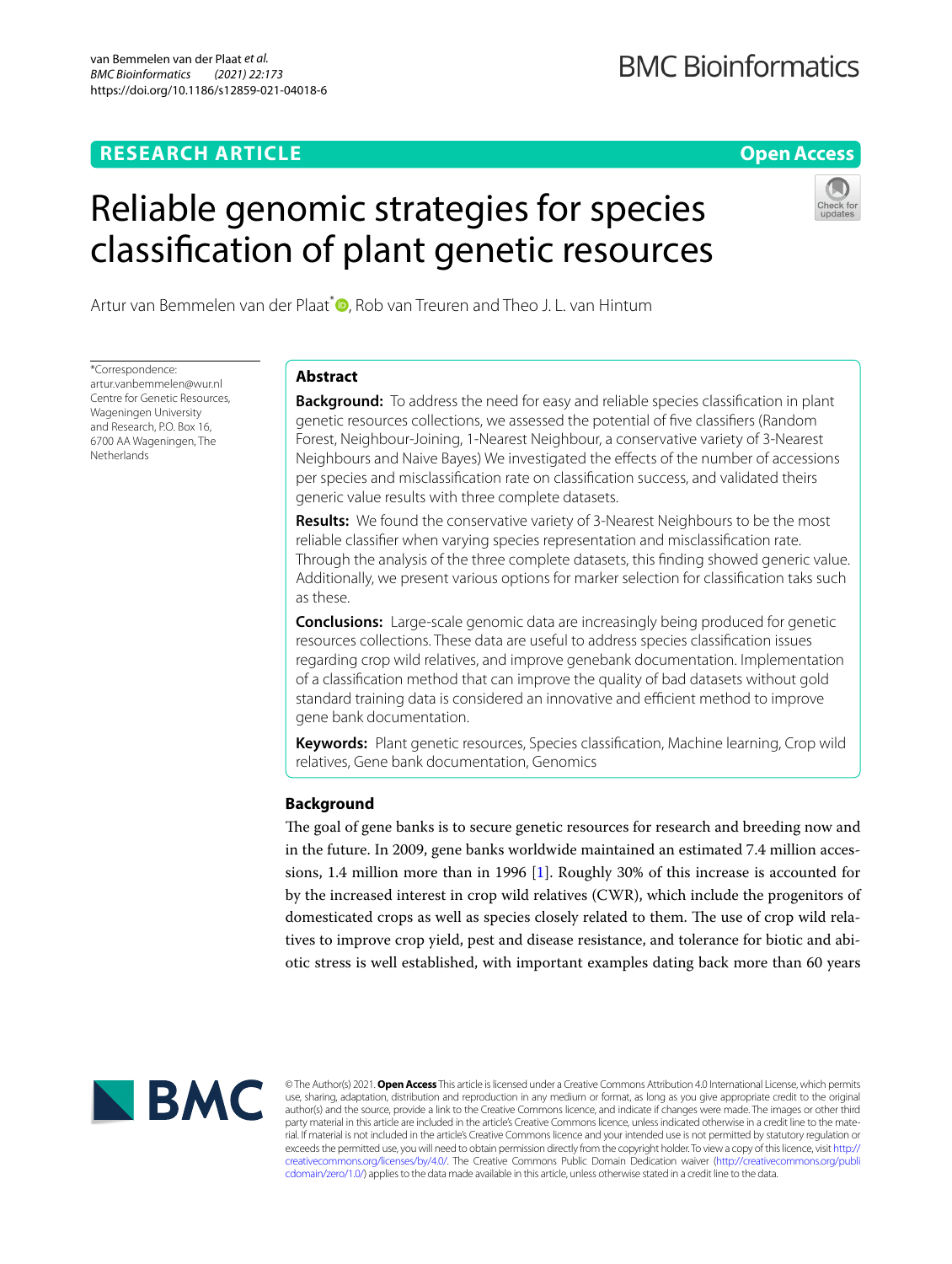[[2\]](#page-15-1). Since the introduction of marker assisted breeding and more advanced technologies, the use of crop wild relatives has only intensifed [[3](#page-15-2)].

The increased interest in a broad range of crop wild relatives also necessitates expertise in species identifcation, as the distribution of misidentifed plant materials can have signifcant adverse efects on the subsequent use. Traditionally, species identifcation has been the domain of taxonomists, who identify species based on morphological features. Tis is a time-consuming task, while limited morphological variation may still cause unreliable identifications  $[4, 5]$  $[4, 5]$  $[4, 5]$  $[4, 5]$  $[4, 5]$ . In addition to initial misclassifications, gene bank documentation may contain errors due to complicated accession histories involving exchanges among institutions and multiple rounds of regeneration. As a result, mistaken identities in genetic resources collections are not uncommon. Therefore, efficient methods to identify and correct species misclassifcations would be very helpful to gene banks.

The need for easy and reliable species identification is not restricted to gene banks. It has existed for much longer, in disciplines ranging from ecology to food fraud detection [[6\]](#page-16-2), and gave rise to the conception of DNA barcoding in 2003. DNA barcoding is a taxonomic method that uses variation in the mitochondrial gene cytochrome *c* oxidase I (*cox1*) for species identifcation [[7](#page-16-3)]. Since the frst publication, DNA barcoding has received wide support for its straightforward approach and efficacy in both the identification of biological specimens and the discovery of species  $[8, 9]$  $[8, 9]$  $[8, 9]$  $[8, 9]$  $[8, 9]$ . However, some criticisms have been levelled at the method as well, directed at its departure from classic taxonomy by using genetic distance measures instead of character based identifcation, the lack of an objective set of criteria to delineate species when using these distance measures, and whether using only the  $\cos 1$  gene is really sufficient [\[10](#page-16-6)].

Although *cox1* has been shown to be successful in identifying species of butterfies, birds, bats, fish, and mosquito  $[11-15]$  $[11-15]$ ,  $cox1$  shows insufficient variation to distinguish species in various other groups, such as vascular plants, fungi, invertebrates, reptiles and amphibians [[16](#page-16-9)[–19](#page-16-10)]. An alternative to *cox1* in these groups remains elusive, but it is evident that the species resolution of DNA barcoding benefts from including additional loci in the analyses to increase the number of divergent sites [[20,](#page-16-11) [21\]](#page-16-12).

Still, the literature addressing the methodological shortcomings of DNA barcoding is valuable and very informative. The classification performance of many candidate methods has already been analyzed and compared in DNA barcoding, such as such as Neighbour-Joining (NJ), k-Nearest Neighbours (k-NN), Classifcation and Regression Trees (CART), Random Forest, kernel methods, Naive Bayes classifers, Repeated Incremental Pruning to Produce Error Reduction (RIPPER) [[22\]](#page-16-13), Support Vector Machines (SVMs), BLOG  $[23]$  $[23]$ , and DNA-BAR  $[24-28]$  $[24-28]$  $[24-28]$ . The overlap of candidate methods between studies, however, is sparse. We selected a variety of methods from a pool of successful candidate methods, and aimed for diversity in methodology. This resulted in the selection of Random Forest, NJ, k-NN (at  $k=1$  and  $k=3$ ), and Naive Bayes. The first three were the most promising methods in the comparison study of Austerlitz et al*.* [[26\]](#page-16-17), whereas Naive Bayes was one of the best performers in the study of Weitschek et al. [[27\]](#page-16-18). These methods broadly constitute three types of approaches: distance methods (k-NN), phylogenetic methods (NJ), and supervised machine learners (Random Forest, Naive Bayes). In these comparisons, NJ will be representative of the commonly used methodology to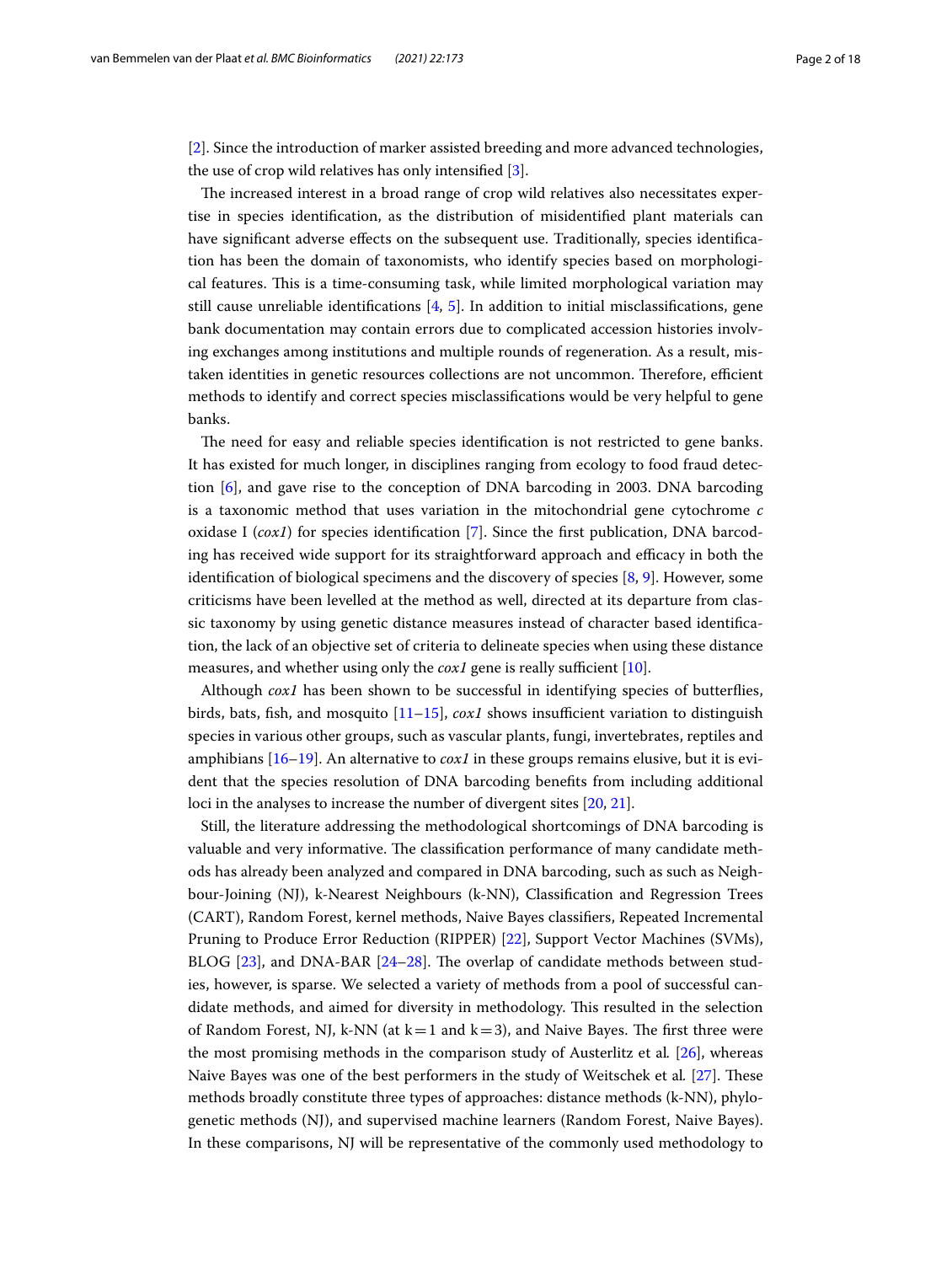correct misclassifcations in diverse datasets, as these are currently based on phylogenetic analysis.

In this paper, we depart from the single gene approach of DNA barcoding strategies and instead employ SNPs from throughout the genome. This will benefit gene banks in three ways. Firstly, methods will be more generalizable across species as there will be more variation to utilize in species delineation. Secondly, the methods will be applicable to a broader range of genotyping datasets, including non-sequencing methods such as AFLPs. Tirdly, in their criticism of DNA barcoding, many have pointed out that any method relying on a single gene will encounter a problem in detecting and classifying hybrid introgressions [\[29](#page-16-19)[–31](#page-16-20)], information which will be of interest for germplasm endusers. Although our datasets don't include enough confrmed hybrid accessions, we expect that genome-wide approaches will be more successful in identifying the major donor species of a hybrid.

For the vast majority of crop wild relatives, a verifed genomic dataset with which to train classifcation models is lacking. For a select number of crops, the creation of such a dataset will only be a matter of time, but for most crops the economic incentive is lacking. In the short- and long-term, the genetic resources community would therefore beneft from a classifcation strategy that does not require a perfectly classifed training set, but will instead work with datasets as they are available for genetic resources collections, i.e. mostly verifed but misclassifcations may be present. If the development of such a strategy is successful, the genomic data that are already available can immediately be used to improve the classifcation accuracy of the collection.

There are a number of difficulties to this development. Firstly, there are multiple dataset characteristics that have been shown to impact classifcation success in DNA barcoding [[26\]](#page-16-17), such as the number of species, their respective speciation time, and the number of accessions per species. These characteristics will likely also affect our classification models. Supervised learners in particular (e.g. Random Forest and Naïve Bayes) may need more accessions per species to perform well. To test at what point, if any, machine learners are no longer recommended, curated datasets are created to study the efect of the number of accessions per species on the performance of classifers.

Secondly, classifcation models should be able to learn from bad training data, i.e. training data with misclassifcations. To determine which classifers (if any) are most suited to work with imperfectly classifed data, we simulated diferent misclassifcation rates. Comparison between the applied misclassifcation rate and the classifcation success of classifers should reveal whether the classifers succeeded in improving the quality of the dataset.

Tirdly, a rather severe imbalance in species representation is found in CWR datasets. Wild relatives that will readily exchange genes of interest with their cultivated counterparts (species belonging to the primary gene pool) are much higher represented in datasets than wild relatives from the secondary and tertiary gene pool, as these datasets are usually generated for breeding purposes. To determine how well our results translate to such datasets, we tested the classifers on three complete datasets, and used crossvalidation on the supervised machine learners to how much of their initial success may be due to over-ftting.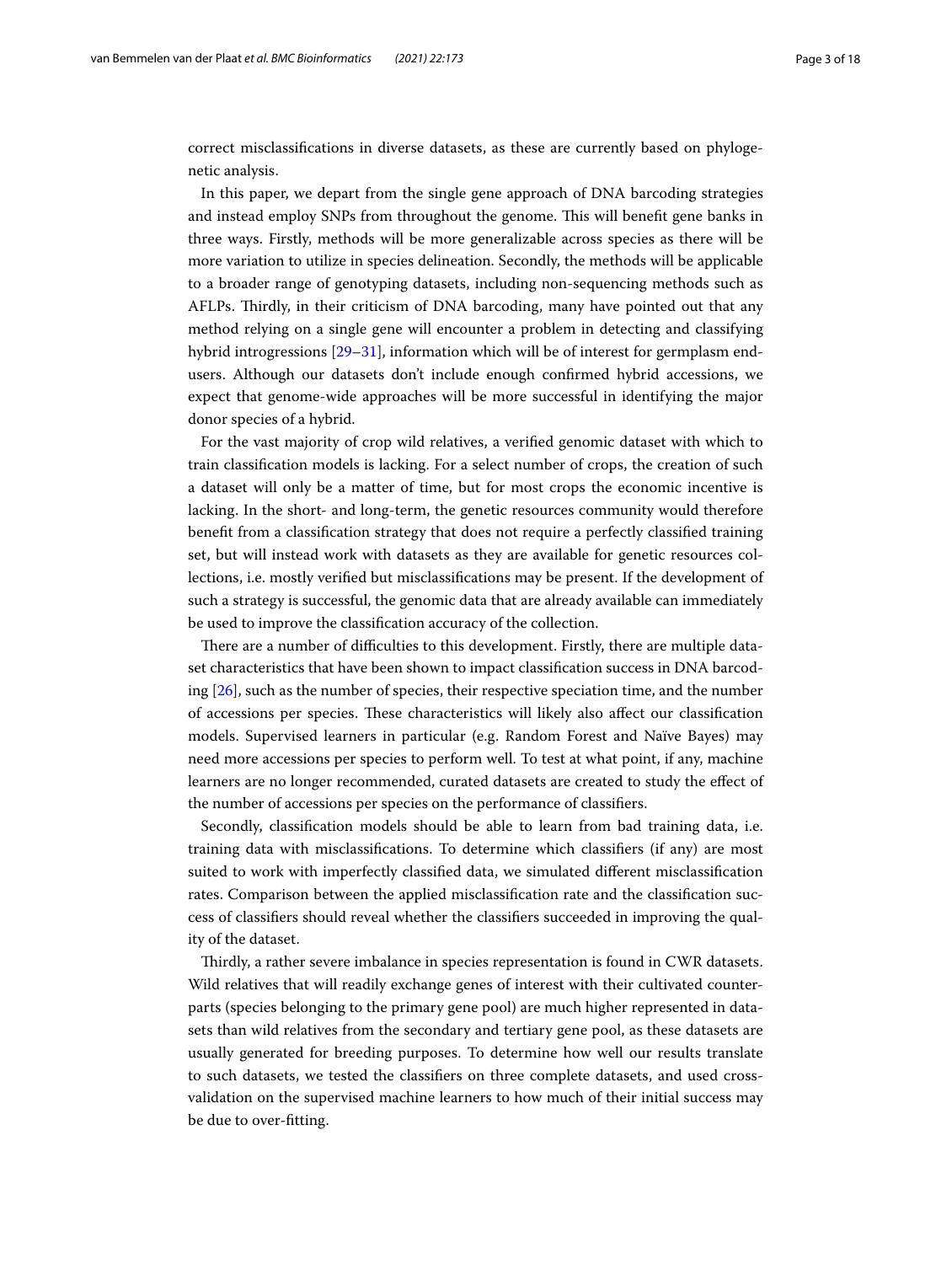The goal of this work is to lay the basis for curators of genetic resources to discover possible misclassifcations in genotyped collections, regardless of species, inclusion of wild relatives, or genotyping method. Tis will improve the quality of collections at minimal cost, and contribute towards making bioinformatics more accessible to genetic resource specialists.

# **Results**

#### **Performance on curated datasets**

To determine if classifers can improve the quality of a bad training dataset, they were trained on curated *Helianthus* datasets with varying rates of artifcially induced misclassifications. They then classified these curated datasets. To examine the impact of species representation on this process, the number of representatives per species was also varied. Through 5,000 repetitions of artificially induced misclassifications in different curated datasets, the best classifers for each of these datasets were identifed (Table [1](#page-3-0)).

When the species representation exceeded 4, Random Forest was the best classifer. When species representation was lower, Naive Bayes performed markedly better than Random Forest. Overall, 3-NN showed the best performance (median prediction accuracy of 0.94 vs Random Forest's 0.92). Random Forest and 3-NN have proven themselves adept at improving the quality of a bad dataset, and to provide a signifcant improvement over NJ, the method that represents the current methodology to address misclassifcations.

Regardless of the quality of the curated datasets, NJ was outperformed. With more optimal datasets, specifcally datasets including 10 accessions per species and a misclassifcation rate of 6.25%, NJ struggled to improve the quality. Random Forest and 3-NN,

| Accessions per species | Misclassification rate<br>(% ) | <b>RF</b> | NB   | NJ   | $1-NN$ | 3-NN |
|------------------------|--------------------------------|-----------|------|------|--------|------|
|                        | 6.25                           | 0.63      | 0.88 | 0.81 | 0.81   | 0.75 |
| $\overline{2}$         | 12.50                          | 0.56      | 0.75 | 0.75 | 0.75   | 0.63 |
|                        | 18.75                          | 0.50      | 0.69 | 0.69 | 0.69   | 0.63 |
|                        | 6.25                           | 0.84      | 0.97 | 0.91 | 0.78   | 0.97 |
| $\overline{4}$         | 12.50                          | 0.81      | 0.88 | 0.84 | 0.75   | 0.94 |
|                        | 18.75                          | 0.78      | 0.81 | 0.78 | 0.69   | 0.88 |
|                        | 6.25                           | 0.96      | 0.96 | 0.96 | 0.94   | 0.96 |
| 6                      | 12.50                          | 0.94      | 0.85 | 0.92 | 0.88   | 0.94 |
|                        | 18.75                          | 0.90      | 0.77 | 0.88 | 0.81   | 0.88 |
|                        | 6.25                           | 0.95      | 0.88 | 0.94 | 0.83   | 0.98 |
| 8                      | 12.50                          | 0.94      | 0.81 | 0.89 | 0.78   | 0.95 |
|                        | 18.75                          | 0.92      | 0.70 | 0.84 | 0.72   | 0.91 |
|                        | 6.25                           | 0.98      | 0.88 | 0.93 | 0.91   | 0.98 |
| 10                     | 12.50                          | 0.96      | 0.75 | 0.89 | 0.85   | 0.94 |
|                        | 18.75                          | 0.96      | 0.65 | 0.85 | 0.79   | 0.89 |
|                        | Median                         | 0.92      | 0.81 | 0.88 | 0.79   | 0.94 |

<span id="page-3-0"></span>**Table 1** Median prediction accuracy in the 15×5,000 curated *Helianthus* datasets

Classifers are Random Forest (RF), Naive Bayes (NB), Neighbour-Joining (NJ), 1-Nearest Neighbour (1-NN), and 3-Nearest Neighbours (3-NN) respectively. For each parameter combination, the highest median score is presented in bold

by comparison, reduced the misclassifcation rate in these datasets to a median of 2%.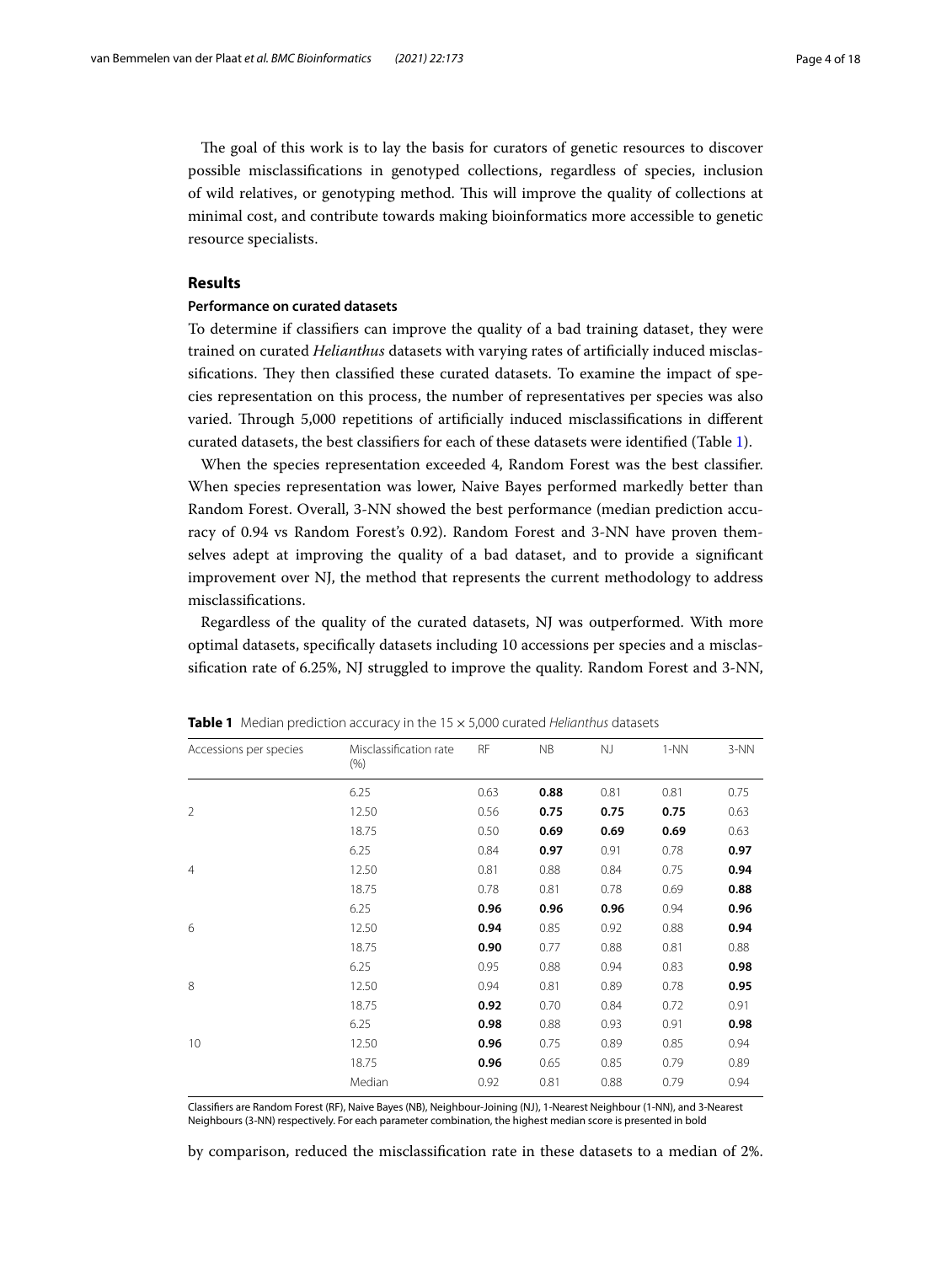With less optimal datasets, in this case 4 accessions per species and a misclassifcation rate of 12.50%, 3-NN reduced the misclassifcation rate to a median of 6%, a marked improvement. In contrast, NJ actually increased the misclassifcation rate of these datasets and output data with a median misclassifcation rate of 16%.

In all cases, the classifers showed reduced performance as misclassifcation rate rose. Yet surprisingly, the misclassifcation rate appears to have little infuence on the best classifer. Exceptions were observed for datasets with 4 or 8 accessions per species, but the diference in prediction accuracy was only minimal in these cases. It is possible that this efect (or lack thereof) is caused by the procedure used to induce misclassifcations. Because accessions to misclassify were selected just as randomly as the species to mutate their identity to, all species were afected by these artifcial misclassifcations at similar rates. This random misclassification effect should be much easier for classifiers to mitigate than the more structural nature of misclassifcations one would expect when two or more morphologically similar species are systematically confused.

#### **Performance on complete datasets**

To test whether the conclusions of the curated datasets would hold and would show generic value, we compared the performance of the classifers on three unmodifed complete datasets. For this purpose, we acquired an unbiased estimate of prediction accuracy of the supervised machine learners we acquired an unbiased prediction estimate through leave-one-out cross-validation or bagging. The distance-based methods classifed the data as before. Additionally, classifcation performance was quantifed by prediction accuracy per species [see Additional file [1\]](#page-15-3). These tables show 3-NN as the best performing classifier. The performance of 3-NN is consistent with the results of the curated datasets. As expected based on the results of the curated datasets, the performance of Random Forest improved when species were represented by more accessions. The overall difference between RF, NJ, and 1-NN, however, appears slight.

Perhaps most surprising result is the extreme poor performance of Naive Bayes. It performed best in the resequenced tomato dataset, in which its correct classifcations consist almost exclusively of the species with the largest representation, *S. lycopersicum* and *S. habrochaites*. Conversely, it misclassifed every single one of the 100 *H. annuus* accessions, which suggests that species representation is not solely at the root of the poor performance.

As expected based on the curated datasets, Random Forest performed best on the AFLP tomato dataset, which contained the fewest species represented by 4 or less accessions. There was no difference between the out-of-bag prediction accuracy, and the fraction of accessions that was correctly classified. This is unsuprising with forests with 10,000 trees in with relatively small datasets.

# **Discussion**

The aim of this research was to identify the most reliable methods for genome-wide species classifcation of imperfectly classifed datasets. We used methods that previously proved successful in DNA barcoding and invesigated their performance under varying rates of misclassifcation and species representation on genome-wide SNPs We then assessed their performance on three complete datasets. Here we refect on the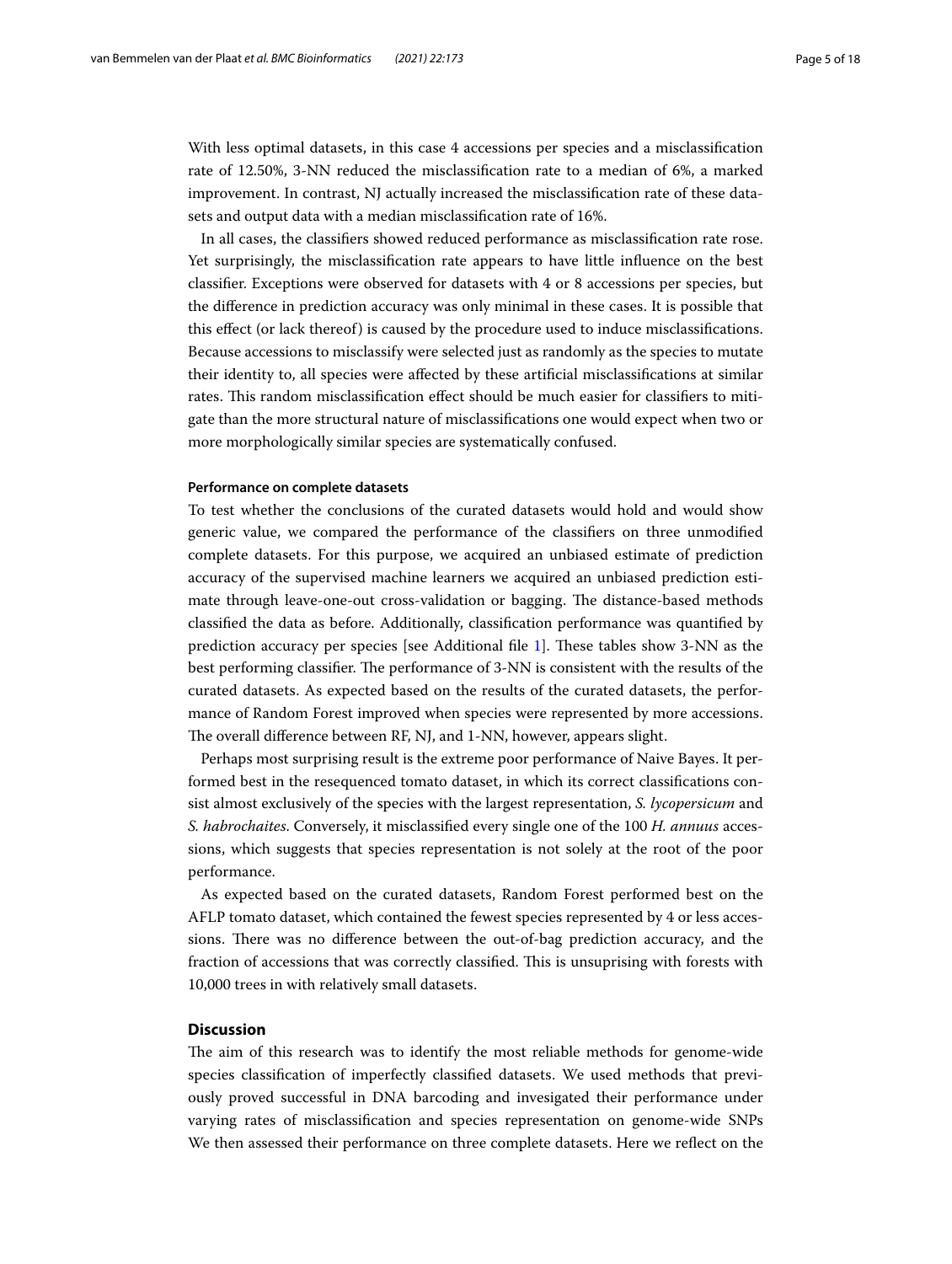methodology used in this research, as well as specify the methodologies we recommend to the genetic resources community.

# **Simulated misclassifcations**

To determine the efect of misclassifcation rate on classifer performance, misclassifcations were simulated by randomly changing an accessions' species to a random diferent species from the same dataset. Tis resulted in a reduced performance for all classifers as the misclassifcation rate rose, yet surprisingly, the misclassifcation rate appeared to have little infuence on the best classifer. Exceptions were observed for datasets with 4 or 8 accessions per species, but the diference in prediction accuracy was only minimal in these cases. It is possible that this efect (or lack thereof) is caused by the method used to induce misclassifcations. Accessions to misclassify were selected randomly, and as such, all species were afected by these artifcial misclassifcations at similar rates. Tis efect might be much easier for classifers to mitigate than the more structural nature of misclassifcations one would expect when two or more morphologically similar species are systematically confused.

## **Validity of outlier detection methods**

For the curation of the *Helianthus* datasets, potential misclassifcations in a subset of sunfower species were identifed based on either their outlying position in the neighbour-joining tree [Additional fle [2\]](#page-15-4), or their relatively small proximity to others of their class in a Random Forest [see Additional fle [3\]](#page-15-5). We reexamined these potential misclassifcations using the complete sunfower dataset. For this, we compared a priori classifcations, and predictions of both Random Forest and 3-NN, the most reliable classifcation methods.

The performance of the Random Forest outlier detection method was unexpectedly poor, as only two out of six (*max148* and *niv07*) accessions marked as outliers were actually re-classifed by Random Forest and 3-NN. Comparison of suspected outliers with non-outliers revealed that considerably fewer reads were generated for outliers (median

| <b>NOTE:</b> COMPOSITING IN OFFICIONIS GIRL INTEGRATOR IN THE SUMPORT GUILDEL |        |        |       |           |        |        |        |        |       |
|-------------------------------------------------------------------------------|--------|--------|-------|-----------|--------|--------|--------|--------|-------|
|                                                                               | RF     |        |       | <b>NB</b> |        |        | NJ     |        |       |
| A priori classification                                                       | H. pet | H. neg | Other | H. pet    | H. neg | Other  | H. pet | H. neg | Other |
| H. petiolaris ( $n = 18$ )                                                    | 1.00   | 0.00   | 0.00  | 0.00      | 0.00   | 1.00   | 0.94   | 0.06   | 0.00  |
| H. neglectus ( $n = 19$ )                                                     | 0.11   | 0.84   | 0.05  | 0.00      | 0.00   | 1.00   | 0.05   | 0.84   | 0.11  |
|                                                                               | $1-NN$ |        |       |           |        | $3-NN$ |        |        |       |
| A priori classification                                                       | H. pet | H. neg |       | Other     |        | H. pet | H. neg |        | Other |
| H. petiolaris ( $n = 18$ )                                                    | 0.11   | 0.00   |       | 0.89      |        | 1.00   | 0.00   |        | 0.00  |
| H. neglectus ( $n = 19$ )                                                     | 0.00   | 0.53   |       | 0.47      |        | 0.05   | 0.89   |        | 0.05  |

<span id="page-5-0"></span>**Table 2** Confusion matrix of *H. petiolaris* and *H. neglectus* in the sunfower dataset

Confusion matrix showing fractionally how often *H. petiolaris* and *H. neglectus* are classifed as themselves, as each other, and as other species by Random Forest (RF), Naive Bayes (NB), Neighbour-Joining (NJ), 1-Nearest Neighbour (1-NN), and 3-Nearest Neighbours (3-NN)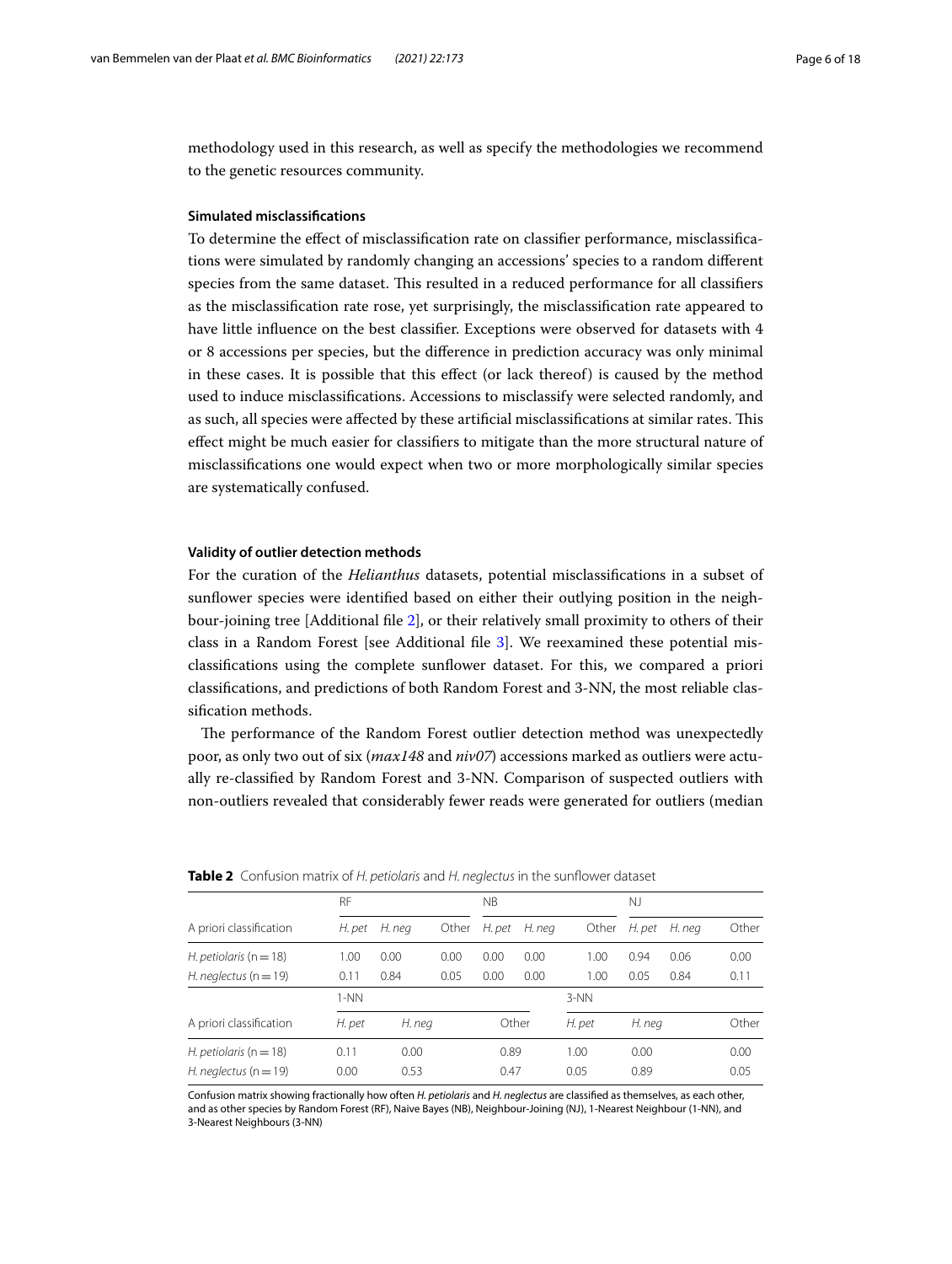1.0 million vs 2.4 million). Tis strongly suggests Random Forest used the number of imputed values to distinguish outliers from non-outliers. We used the most common allele at each locus to impute missing values, which in this case is likely the allele belonging to *Helianthus annuus*, which is represented by the vast majority of the accessions (Table [2\)](#page-5-0). Tis way, we likely introduced *Helianthus annuus* alleles in accessions that were not *Helianthus annuus*, which led to their relative dissimilarity to others of their species. Interestingly, Random Forest was robust enough to confrm the a priori classifications despite this unfortunate artefact of the imputation method. This finding shows both the robustness of Random Forest classifcation, but also the sensitivity of the Random Forest outlier detection technique. Still, we do not recommend using Random Forest outlier detection technique for datasets with missing values imputed using the most common allele at each unknown locus, because the combination seems especially prone to false positives.

The performance of NJ-based outlier detection fared much better. All accessions marked as outlying, with the exception of *pet02*, were found to be a diferent species by Random Forest and 3-NN classifcation. At frst glance [see Additional fle [1\]](#page-15-3) *pet02* seems distant from the cluster of other *Helianthus petiolaris*, but rotation of subtrees could position it much closer. How close is close enough to not be considered an outlier? This is a technique that uses human judgment, and this accession shows that interpreting phylogeny through trees can be rather tricky. Instead of this technique, we recommend using classifcation methods as outlined in the section "Practical Recommendations".

# **Challenges in species classifcation**

Some of the species represented in the datasets are notably harder to classify than others with similar species representation, tomato species *S. corneliomulleri* and *S. peruvianum* senso stricto in particular. Nearly all classifcation mistakes involving these species, mixed up the two (Table [3\)](#page-6-0). These are two of four species into which *S. peruvianum* sensu lato was recently split [\[51](#page-17-0), [52\]](#page-17-1). Peralta et al*.* describe their approach

|                                |        | <b>RF</b> |        |       | ΝB     |        |       | N.J    |        |       |
|--------------------------------|--------|-----------|--------|-------|--------|--------|-------|--------|--------|-------|
| A priori classification        |        | S. per    | S. cor | Other | S. per | S. cor | Other | S. per | S. cor | Other |
| S. peruvianum $(n = 12)$       |        | 0.92      | 0.08   | 0.00  | 0.00   | 0.00   | 1.00  | 0.75   | 0.25   | 0.00  |
| S. corneliomulleri ( $n = 4$ ) |        | 1.00      | 0.00   | 0.00  | 0.00   | 0.25   | 0.75  | 0.50   | 0.50   | 0.00  |
|                                | $1-NN$ |           |        |       |        | $3-NN$ |       |        |        |       |
| A priori classification        | S. per | S. cor    |        |       | Other  | S. per |       | S. cor |        | Other |
| S. peruvianum $(n=12)$         | 0.75   | 0.25      |        | 0.00  |        | 1.00   |       | 0.00   |        | 0.00  |
| S. corneliomulleri ( $n = 4$ ) | 0.75   | 0.25      |        | 0.00  |        | 0.25   |       | 0.67   |        | 0.25  |

<span id="page-6-0"></span>**Table 3** Confusion matrix of *S. peruvianum* and *S. corneliomulleri* in the AFLP dataset

Confusion matrix of the AFLP tomato dataset, showing fractionally how often *S. peruvianum* and *S. corneliomulleri* are classifed as themselves, as each other, and as other species by Random Forest (RF), Naive Bayes (NB), Neighbour-Joining (NJ), 1-Nearest Neighbour (1-NN), and 3-Nearest Neighbours (3-NN)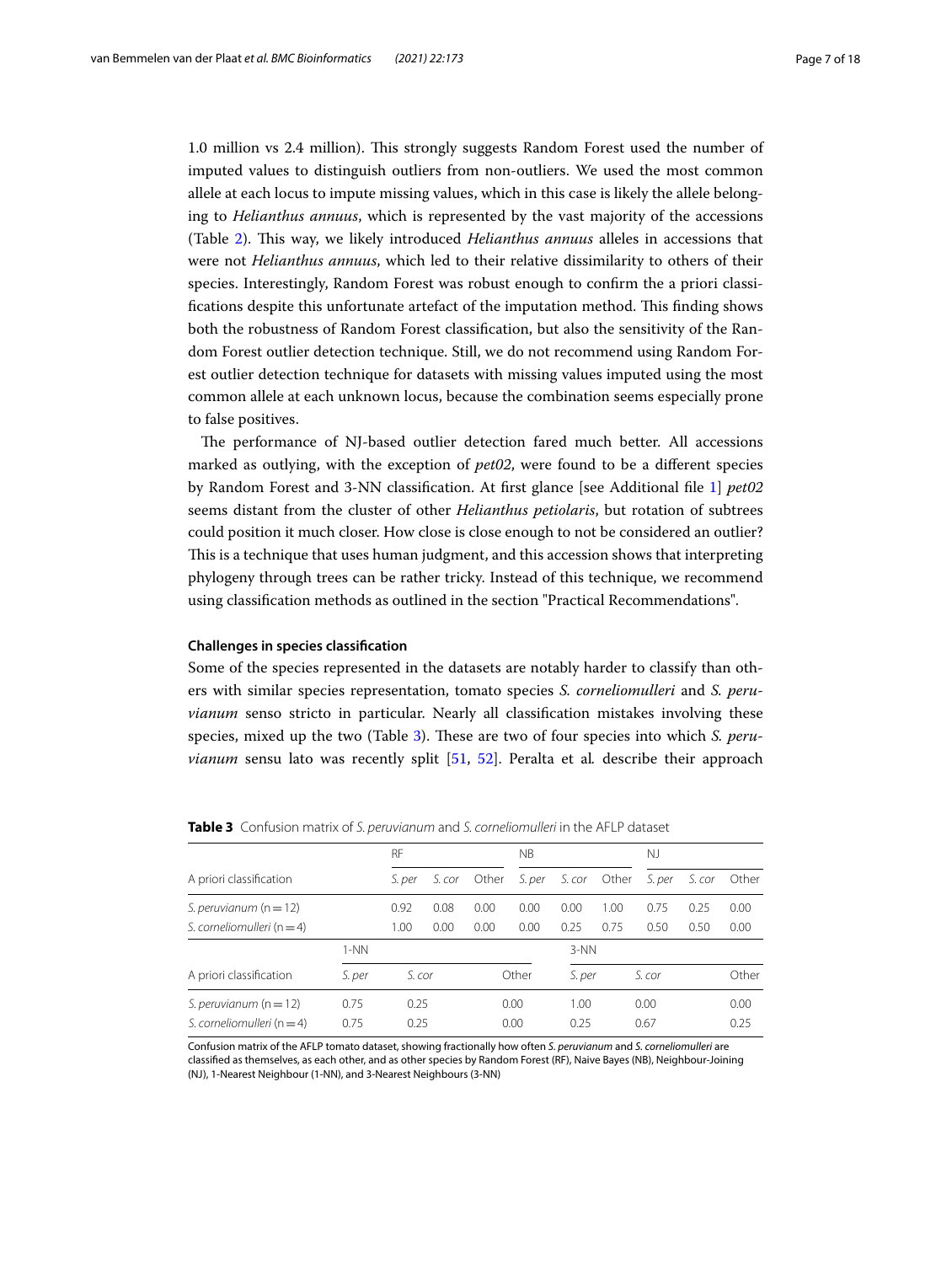towards this delineation as combining morphological, molecular, and ecological data, as well as having relied on clear morphological discontinuities to defne entities. However, none of the strict consensus trees, based on either GBSSI gene sequences, AFLP data, or morphological characters presented by Peralta et al*.* [\[52](#page-17-1)] show delineation between these two species. This finding has since then been reproduced several times [[43,](#page-17-2) [53,](#page-17-3) [54](#page-17-4)]. Moreover, no signifcant diference between the environments *S. corneliomulleri* and *S. peruvianum* s.s. inhabit was found either [[55\]](#page-17-5). This lack of delineation clearly affected distance-based methods 1-NN and NJ, whereas 3-NN appears a bit more succesful. Peralta et al*.* cite incomplete lineage sorting as explanation, a characteristic which would indeed foil distance-based methods such as phylogenetic trees, but should have left a supervised machine learner like RF mostly unafected. Random Forest, however, was not able to distinguish these species any better than 3-NN.

Conversely though similarly, a recent study on gene fow between sunfower species *H. petiolaris* and *H. neglectus* found it was unlikely that these two populations represent two distinct isolated gene pools [[56\]](#page-17-6). The authors argued therefore that the populations currently recognized as *H. neglectus*, do not warrant recognition as a distinct species but should instead be recognized as a subspecies of *H. petiolaris*. Despite this fnding, RF, NJ, and 3-NN distinguished *H. petiolaris* and *H. neglectus* with success (Table [2](#page-5-0)).

While the sample sizes of this experiment are insufficient to draw conclusions, these fndings suggest it might be fruitful to use classifcation methods alongside statistical methods when testing whether populations possess distinctive qualities.

# **The variable success of Naive Bayes**

When comparing Table [4](#page-7-0) with Table [3](#page-6-0), it is evident that the prediction success of Naive Bayes is highly variable. Comparison of its performance on *Solanum lycopersicum* (Additional fle [4\)](#page-15-6) and *Helianthus annuus* (Additional fle [5](#page-15-7)) suggests that this variability is not solely due to species representation. Rish et al*.* (2001) show that Naive Bayes reaches its best performance in two opposite cases: completely independent features and functionally highly dependent features [\[57\]](#page-17-7). These cases might translate to these optimal cases: classifcation of a trait unrelated to lineage (completely independent), or classifcation in species with very low intraspecific diversity (highly dependent). This hypothesis would be consistent with a good classifcation performance on *S. lycopersicum*, as the accessions that represent it are all cultivated material and have very low diversity, and a bad performance on *Helianthus annuus*, the progenitor of cultivated sunfower, which has one of the highest rates of genetic diversity among wild sunflowers [[58\]](#page-17-8).

#### <span id="page-7-0"></span>**Table 4** Prediction accuracy per complete dataset.

|                       | RF OOB | NB <sub>100</sub> | Ν.   | 1-NN | 3-NN |
|-----------------------|--------|-------------------|------|------|------|
| Resequenced sunflower | 0.86   | 0.07              | 0.91 | 0.81 | 0.96 |
| AFLP tomato           | 0.92   | 0.14              | 0.84 | 0.86 | 0.95 |
| Resequenced tomato    | 0.85   | 0.75              | 0.85 | 0.88 | 0.94 |

The supervised machine learners (RF and NB) have been crossvalidated as described in the Methods section. The best performance for each dataset is presented in bold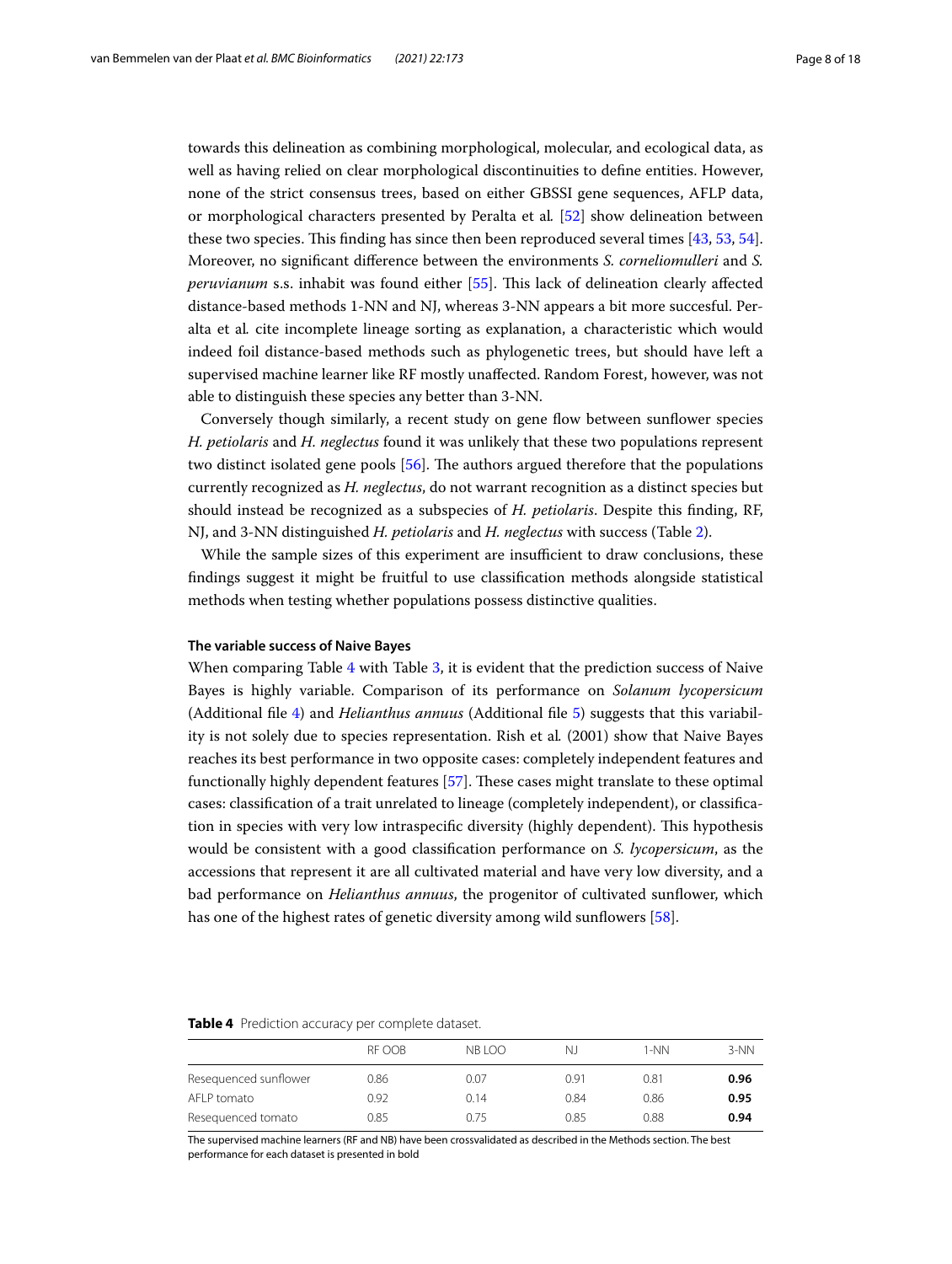## **Options for marker selection**

There are no definite guidelines on how best to select markers from resequenced data sets and reduce them to a computationally more manageable number. We briefy tested two diferent strategies, namely (1) applying a strict flter to select only what one would perceive as high quality markers, and (2) randomly thinning the markers to a desired number. In the resequenced tomato data set, we found that fltering the markers (as opposed to thinning) led to a great decrease in classifer performance (median prediction accuracy across classifers of 0.91 vs. 0.73). In the resequenced sunfower dataset we found that the efect was opposite (0.82 vs. 0.90). By testing both strategies and choosing the marker selection with the best results, we were able to achieve good prediction accuracy for all complete datasets. We therefore believe these strategies to be sufficiently sound for use in species classification. These strategies can be implemented using command line variant fltering tools such as VCFTools or Plink (which are very fast but currently only available on Linux or MacOS), or on Windows machines using R [\[59,](#page-17-9) [60\]](#page-17-10) or Python $[61]$  $[61]$ .

Additionally, other options exist for marker selection, including using only variant sites present in orthologous genes [\[41](#page-17-12)], variant-pruning based on linkage disequilibrium [\[58](#page-17-8)], or even reference free comparisons  $[62–65]$  $[62–65]$  $[62–65]$ . Reference free strategies are expected to be less successful as genome coverage drops and will require the raw sequence reads (fastq fles) instead of variant call fles, but may otherwise be very efective in species lacking a reference genome. Among reference free methods, DiscoSNP++ [[65\]](#page-17-14) in particular prides itself on its user-friendliness, as it needs relatively little RAM memory and computational time, and could therefore be run on a desktop computer. Overall, the choice for any particular method may be constrained by user expertise, computational capacity, sequencing depth and quality, and the availability of a suitable reference genome.

# **Conclusions**

Gene banks play a crucial role in securing genetic diversity for research and breeding, now and in the future. The collection and correct classification of crop wild relatives is an important aspect of this work. Classifying accessions based on morphological features alone, however, is time-consuming and error prone. As collections of crop wild relatives are increasingly genotyped and sequenced, this creates an excellent opportunity for gene banks to improve the quality of their documentation by identifying and correcting misclassifcations. Gold standard datasets, however, are lacking for many crops and crop wild relatives. As such, the ambitious premise of this work was to fnd the best method for species classifcation, regardless of species, inclusion of wild relatives, or genotyping method, while working with imperfectly classifed datasets.

We found that a conservative variety of 3-Nearest Neighbours is particularly suited to improve the quality of a bad dataset, and is a signifcant improvement over Neighbour-Joining, which represents the current phylogenetic methodology to address misclassifcations. Based on its performance on the three complete datasets, we feel confdent that this variety of 3-Nearest Neighbours will reliably perform well on a large variety of datasets.

There are still more avenues to explore regarding the use and improvement of bad training data in species classifcation tasks, but based on this research, we have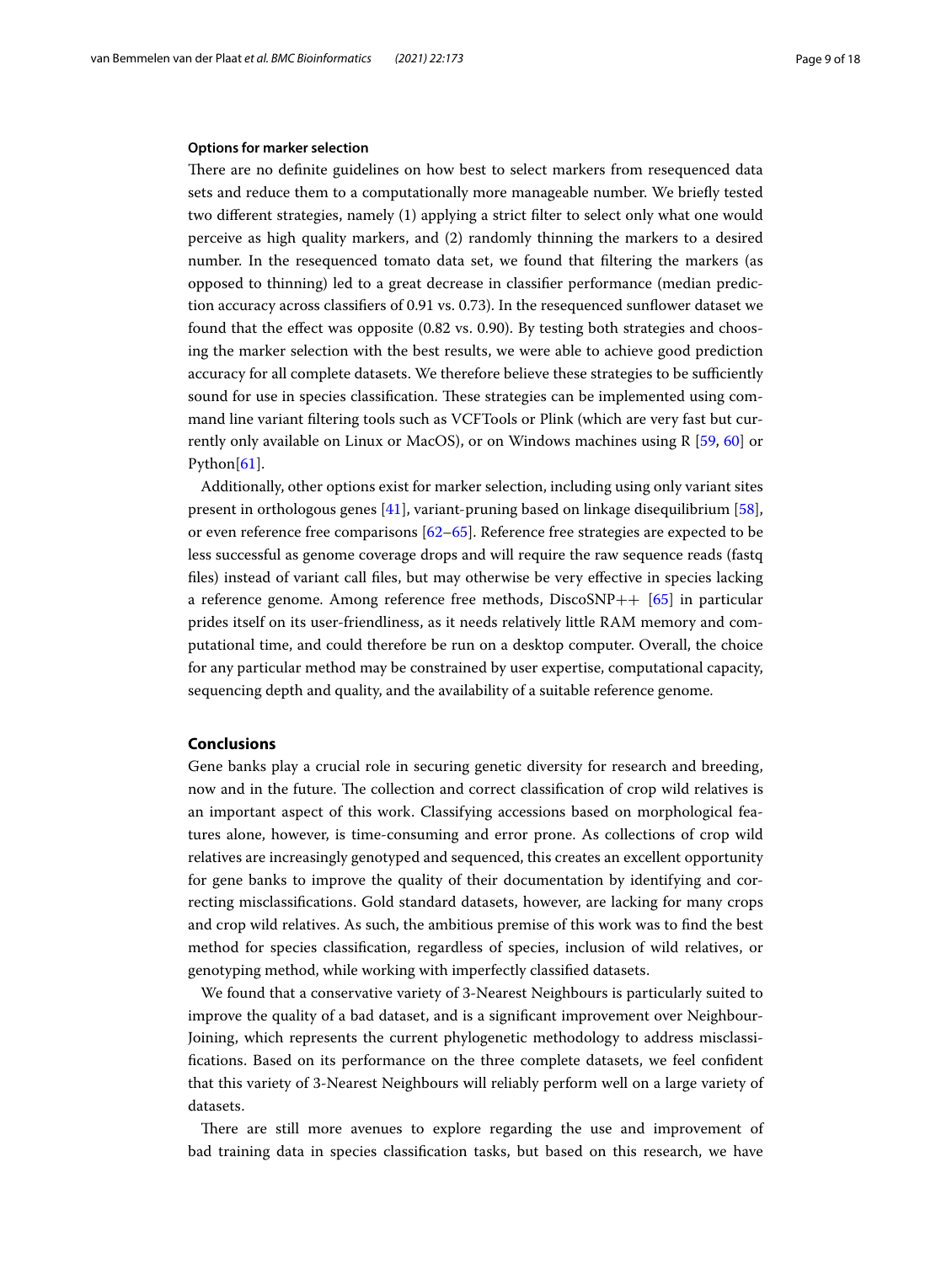formulated practical recommendations that can be used immediately by curators of genetic resources collections.

Furthermore, based on these fndings and recommendations, a simple software tool could be developed to assist plant genetic resources curators in identifying potential misclassifcations, using the current classifcations and genomic data. Such a tool could eventually be developed further to study other descriptors, such as disease susceptibility, and to predict the likelihood of accessions being resistant and the likelihood of the prediction being correct. Tis has the potential to increase the quality of gene bank documentation tremendously, and thus increase the value of these priceless plant genetic resources.

## **Methods**

To identify the faws of various classifcation methods, we used curated but highly diverse datasets of sunfower. We artifcially varied species representation (number of accessions per species) and misclassifcation rate (fraction of misclassifed accessions) in these data sets, and used fve diferent classifcation methods to correct the misclassifcations introduced. We then verifed the generic value of these methods by applying them to three complete datasets.

## **Classifcation methods**

We selected classifcation methods based on their success in DNA barcoding studies, and aimed for diversity in methodology. This resulted in the selection of Random Forest, NJ, k-NN, and Naive Bayes. The first three were the most promising methods in the comparison study of Austerlitz et al*.* [[26\]](#page-16-17), whereas Naive Bayes was one of the best performers in the study of Weitschek et al. [[27\]](#page-16-18). These methods broadly constitute three types of approaches: distance methods (k-NN), phylogenetic methods (NJ), and supervised machine learners (Random Forest, Naive Bayes). In these comparisons, NJ will be representative of the commonly used methodology to correct misclassifcations in diverse datasets, as these are currently based on phylogenetic analysis.

As genebanks often work with species for which there are currently no gold standard classifed datasets, the aim of this research is to fnd classifcation methods that can learn from bad training data, in such a way that they can improve the quality of the same data by reducing the number of misclassifcations. We use a curated dataset with artifcially introduced misclassifcations to verify if models can actually improve the quality of the data, or if the models will output the same or even worse quality data when working with a bad training dataset.

# **Random forest**

Random Forest is an algorithm that combines hundreds or thousands of decision trees, trains each one on a slightly diferent set of observations through bootstrapping, and splits each decision node based on a random subset of features (e.g. molecular markers). The forest will classify new samples by funneling them down all decision trees, and adopting the classification proposed by the majority of the trees [[32\]](#page-16-21). This averaging of predictions (called bagging, or bootstrap aggregating), combined with the bootstrapping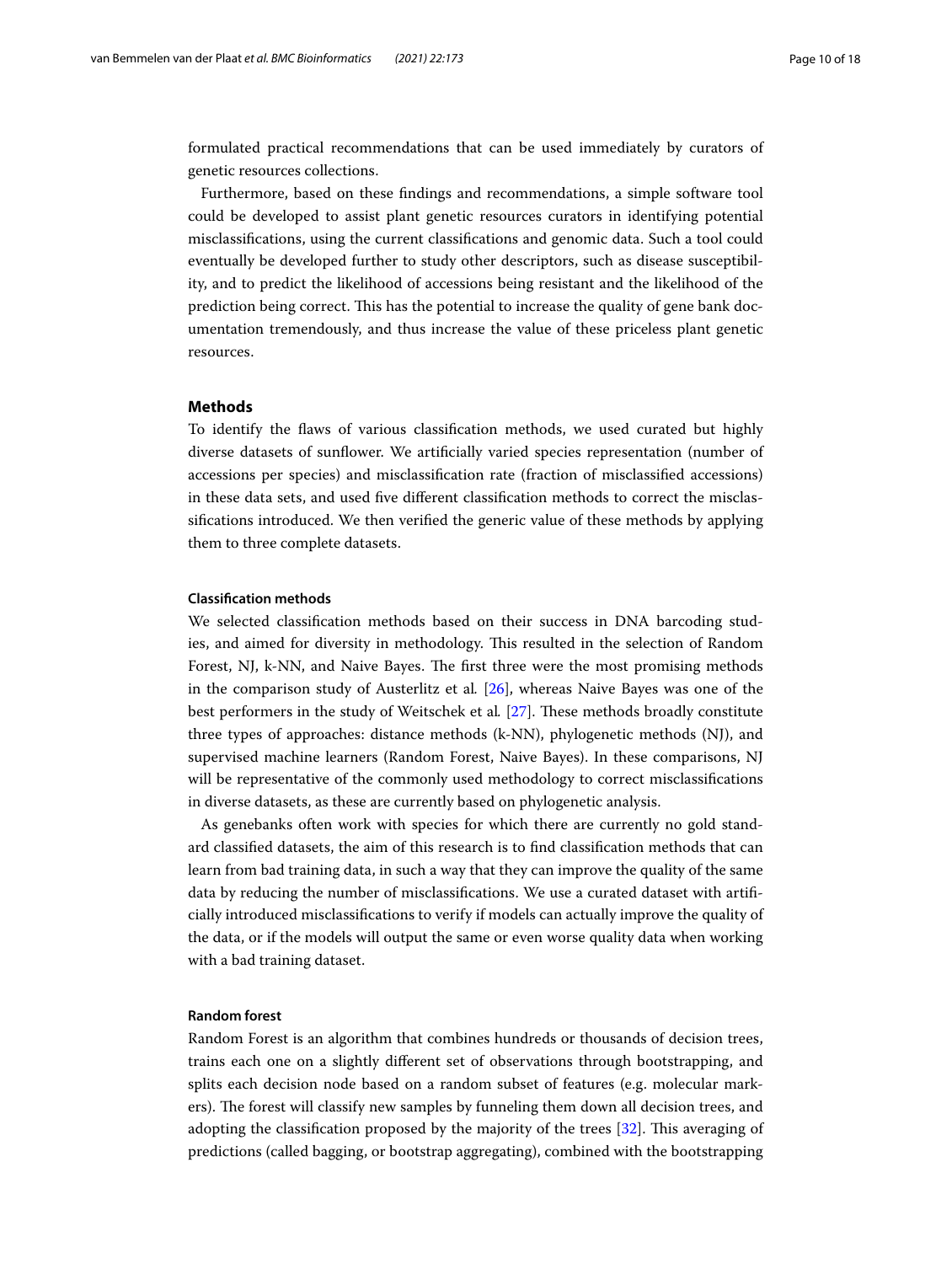of the observations improves the stability and accuracy of predictions, and helps to avoid over-ftting.

To implement the Random Forest algorithm, R package *ranger* [[33\]](#page-16-22) was used. Tis package is true to the original algorithm, but boosts computational efficiency through parallel processing. *ranger* was run with replacement with 10,000 trees, the default *mtry* value of *<sup>√</sup>p*, and the gini impurity split rule. Samples were classifed by *ranger* internally, by only using the trees each sample was out of bag for. Tis means that each sample was effectively classified by  $0.368 \times 10,000 = 3,680$  trees, hence the high number of trees initially chosen.

Because Random Forest does not allow for any missing data, values were imputed with the *na.roughfx* function from R package RandomForest [[34\]](#page-16-23). Tis method replaces the missing allele at each site with the most common one. Although this imputation method is not very sophisticated, it is very fast, makes no assumptions about the data, and works independently of any class information.

#### **Neighbour‑joining**

Neighbour-Joining (NJ) is a phylogenetic clustering method that constructs a tree from a distance matrix [[35\]](#page-16-24). Tis method was implemented using the functions *dist.gene* and *nj* from R package APE [[36](#page-16-25)], and additionally a script to classify the samples based on the constructed NJ tree. Tis script was based on the description of Austerlitz et al*.*, in their paper comparing various classifcation methods for DNA barcode analysis [\[26](#page-16-17)]. The distance matrix was computed with *dist.gene* with pairwise deletion enabled. With this option, *dist.gene* constructs a distance matrix by determining the number of divergent sites through pairwise comparison, and discarding the markers for which data of one or both samples is missing. The classification script reads the NJ tree and assigns the query sample the majority species of the smallest subtree it occurs in. If no majority is found, the process is repeated with the second-to-one smallest subtree the query occurs in. If no majority species emerges in this subtree either, the query is determined to be ambiguous.

## *k‑nearest neighbours classifcation*

We used two diferent Nearest Neighbours strategies, which vary in k number and distance measure. The first strategy is 1-Nearest Neighbour  $(1-NN)$ , which assigns the query sample to the species of the most similar sample within the examined dataset. This strategy causes a problem when two nearest neighbours don't share the same identity. Take, for example, a case of 2 neighbouring samples that are the same species, one a priori classifcation may be correct, and the other incorrect. 1-NN will assign the correct identity to the misclassifed sample, but then go on and assign the incorrect identity to the other sample.

Nevertheless, we included 1-NN to put the results of other classifcation methods into perspective, because we consider a method that cannot outperform 1-NN unsuitable for implementation. To our knowledge, there is no R package that ofers nearest neighbour classifcation with built-in leave-one-out cross-validation, so a custom function was written that computes the distance matrix only once, and then classifes the accessions while ignoring each query sample's a priori classifcation. Distance between samples was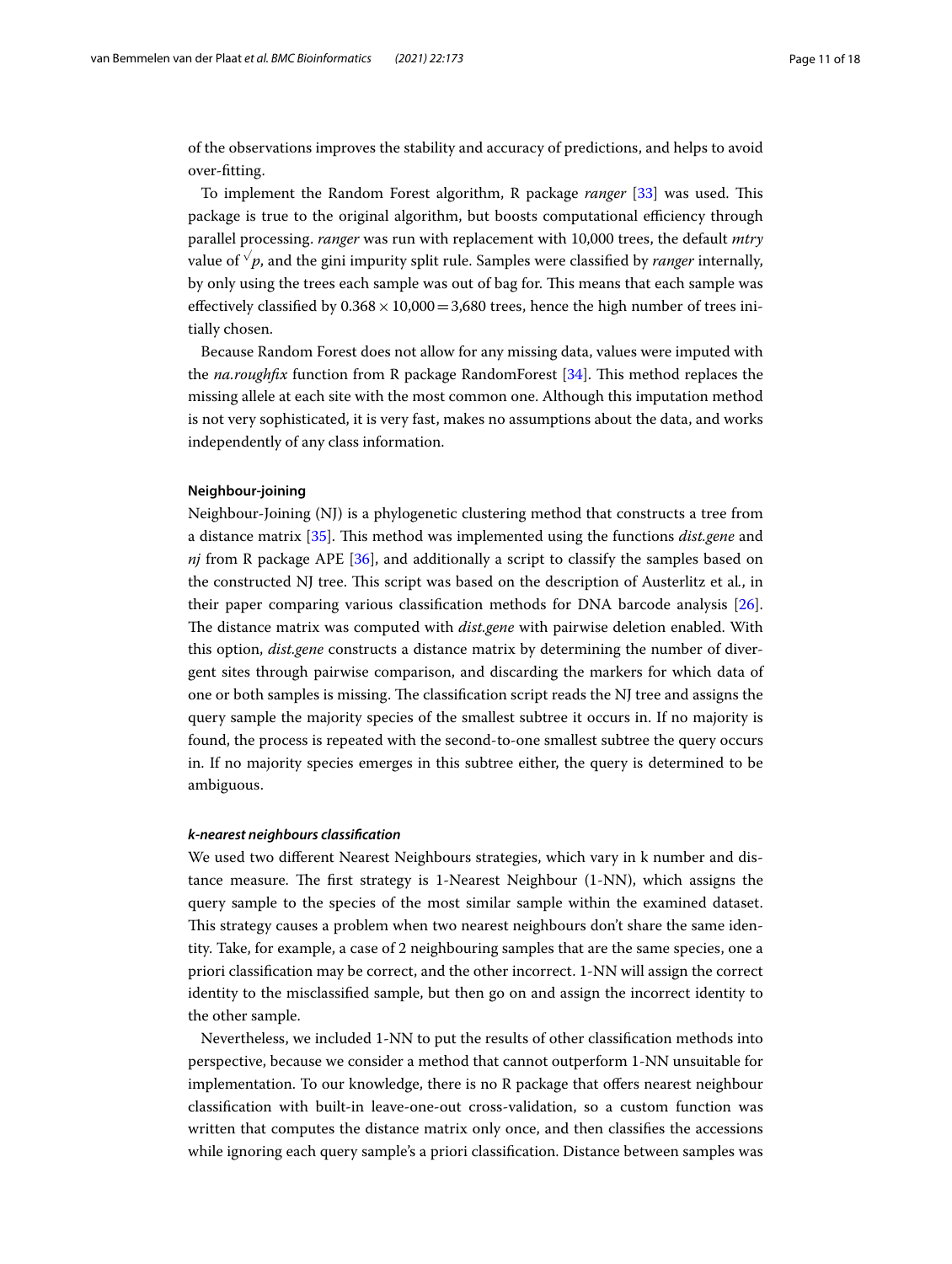determined by APE's *dist.gene* function with pairwise deletion enabled. *dist.gene* performs a pairwise comparison for all samples and presents a conservative estimate of the number of divergent sites by ignoring all sites with missing values for one or both samples. The most similar sample is then selected and its species identity is assigned to the query sample.

The second strategy is a conservative variety of 3-Nearest Neighbours (3-NN), which includes the query sample itself among the three selected neighbours. The inclusion of the query sample amoung the neighbours increases the burden of evidence to overturn the a priori classifcation, as only one neighbour is needed to confrm it, while two are needed to overturn it in a majority vote. Simultaneously, this decreases the bare minimum of accessions a species needs for unambiguous classifcation from 3 to 2. If there are ties for the third nearest sample, all candidates are included in the vote. If no majority is reached, the sample is classifed as ambiguous. 3-NN was implemented using the *knn* function from R package class, using  $k=3$ ,  $l=2$ , and *use.all* = *TRUE*. This function uses Euclidian distance to determine similarity instead of the number of divergent sites, as used for 1-NN and NJ. Because this function does not allow missing data, missing data were imputed in the same manner as for Random Forest.

#### **Naive bayes classifer**

The Naive Bayes classifier is a probabilistic classifier based on Bayes' theorem. Bayes' theorem describes the probability of example *E* being a member of class *C*, based on prior knowledge of prediction features that might be related to this class. For example, if cancer is related to age, then with Bayes' theorem, a person's age can be used to more accurately assess the likelihood of them having cancer, compared to assessing the probability of cancer without this knowledge. The "naive" aspect of this classifier results from its assumption that each predictor is independent from all others. In our study, this amounts to disregarding linkage between markers. The independence assumption of Naive Bayes is rarely warranted, but works surprisingly well in practice. Zhang (2004) explored potential causes of this paradox and showed that Naive Bayes does not need true independence of predictors to perform optimally, but rather demands an even distribution of dependencies in classes, or dependencies that cancel each other out [\[37](#page-16-26)]. In DNA barcode classification, Naive Bayes has been found successful [[25\]](#page-16-27). The authors claim that ignoring dependence between predictors can lead to poorly estimated class probabilities, but will still result in correct classifcations if the correct group is the most probable. The Naive Bayes model was created with the *naiveBayes* function from R package e1071 [[38\]](#page-16-28), using a value of 1 for Laplace smoothing. Predictions were made using the *predict* function from e1071. The Naive Bayes classifier does not require missing data to be absent, but performs much better with a well-imputed dataset. Missing data were therefore handled in the same manner as for Random Forest, i.e. by imputing the most common allele at each site.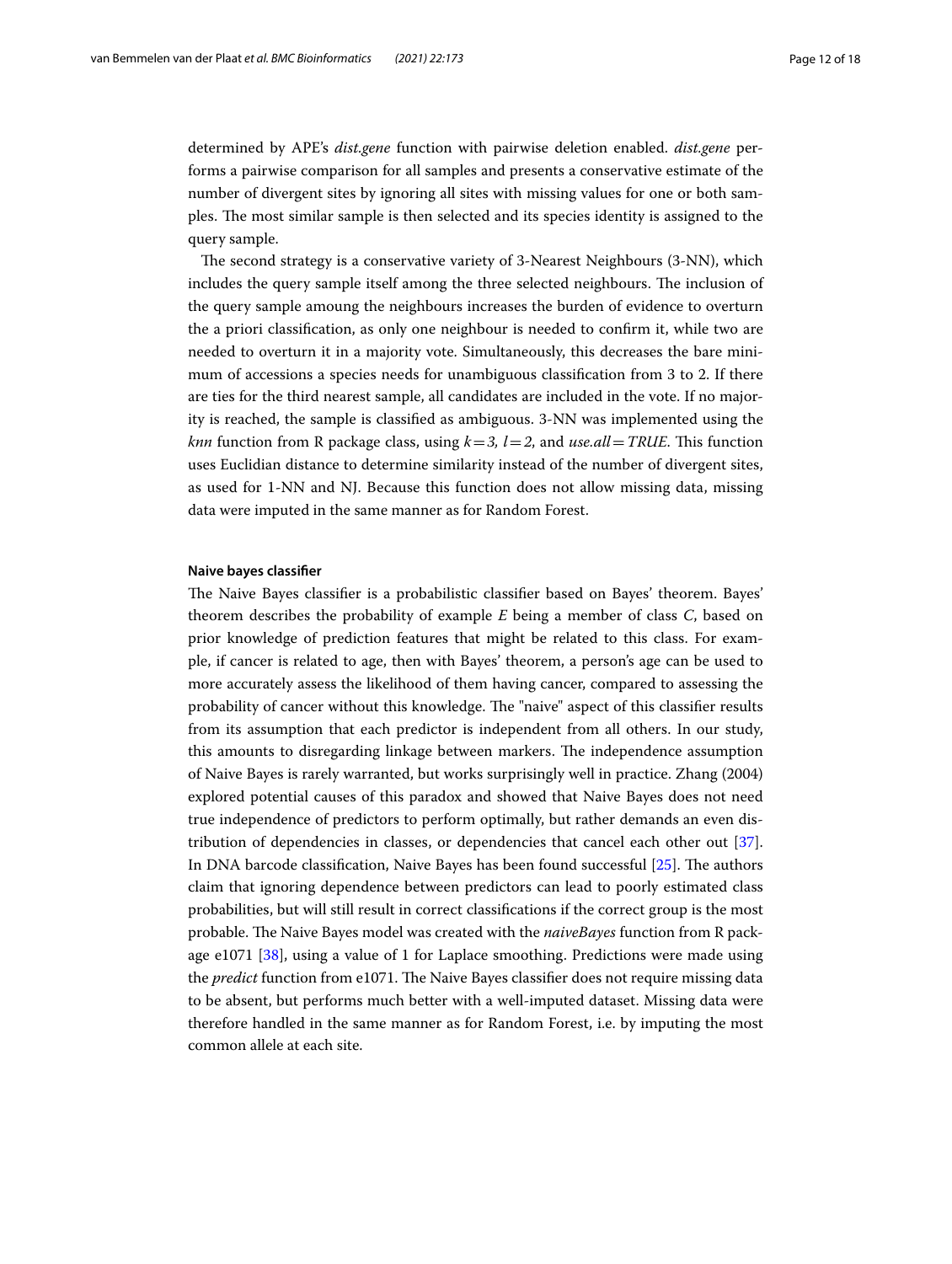| Crop      | Type            | Accessions | Species | Markers | Reference                                                |
|-----------|-----------------|------------|---------|---------|----------------------------------------------------------|
| Sunflower | Resequenced 287 |            | 21      | 15.285  | Baute et al. [39]                                        |
| Tomato    | AFI P           | 210        | 16      | 219     | Zuriaga et al. [43]                                      |
| Tomato    | Resequenced 80  |            | 13      | 100.000 | 100 Tomato Genome Sequencing Consor-<br>tium et al. [41] |

<span id="page-12-0"></span>**Table 5** Characteristics of the datasets used to compare the classifiers.

In dataset of the 100 Tomato Genome Sequencing Consortium et al., we only included accessions of unadmixed ancestry. The number of markers listed is the number remaining after fltering

# **Selected datasets**

The datasets selected for the evaluation of classification methods were chosen based on their high number of crop wild relatives included, as well as their respective diferences in species representation. The characteristics of the datasets are summarized in Table [5.](#page-12-0)

The dataset chosen to create the curated datasets is a resequenced sunflower dataset [[39\]](#page-16-29), which includes 22 wild sunfower species. Of these species, 8 are represented by 10 or more accessions. The median number of accessions per species is 6.5. To simplify analyses and boost computation speed, the variant sites were fltered for>80% call rate,>1% minor allele frequency, no indels, and a minimum of 200,000 reads per accession using VCFTools version 0.1.15 [\[40\]](#page-16-30). Additionally, individual genotypes were fltered to remove calls with <5 reads. After filtering, 15,285 out of 545,531 sites, and 280 out of 288 accessions remained.

The tomato dataset was resequenced with a mean coverage of 36-fold, and includes accessions from 13 different species  $[41]$  $[41]$ . The dataset also contains raw reads and variant call files from accessions that were excluded from the original publication. These were excluded when further analysis revealed admixed ancestry (R Finkers, personal communication, February 7, 2019). We choose only to use the accessions of which the species identity was verifed, and merged all single sample fles using VCFTools. Due to the high coverage of this dataset, it was especially important to reduce the number of variant sites for computational efficiency. To reduce the number of variant sites to a maximum of 100,000, we briefy tested two strategies namely (1) applying a strict flter (>80% call rate,>1% minor allele frequency, and no indels, which kept 1.9 million out of 71.1 million variant sites) and subsequently randomly thinning to 100,000 using Plink2.0 [\[42](#page-17-15)], and (2) randomly thinning on all unfltered 71.1 million variant sites using Plink2.0. We found that, for this dataset, median prediction accuracy markedly improved across classifers (0.91 vs. 0.73) when applying the second strategy versus the frst one. We therefore proceeded with this dataset using strategy 2. The resequenced tomato dataset includes 13 diferent species and features a major class imbalance, with 50 out of 80 accessions belonging to *Solanum lycopersicum*. Among the species with less representation are *S. corneliomulleri* and *S. galapagense*, both represented by 1 accession, and seven more species that are represented by 2 accessions. This leads to a median species size of only 2.

The distribution of species in the AFLP tomato dataset by Zuriaga et al. is less extreme [[43\]](#page-17-2). It includes 14 diferent species, and 3 hybrid accessions. *S. pimpinellifolium* is represented by 26 accessions, and *S. galapagense* by 2. The other species lie somewhere in between (median  $=$  9). The AFLP marker data were received from Zuriaga upon request.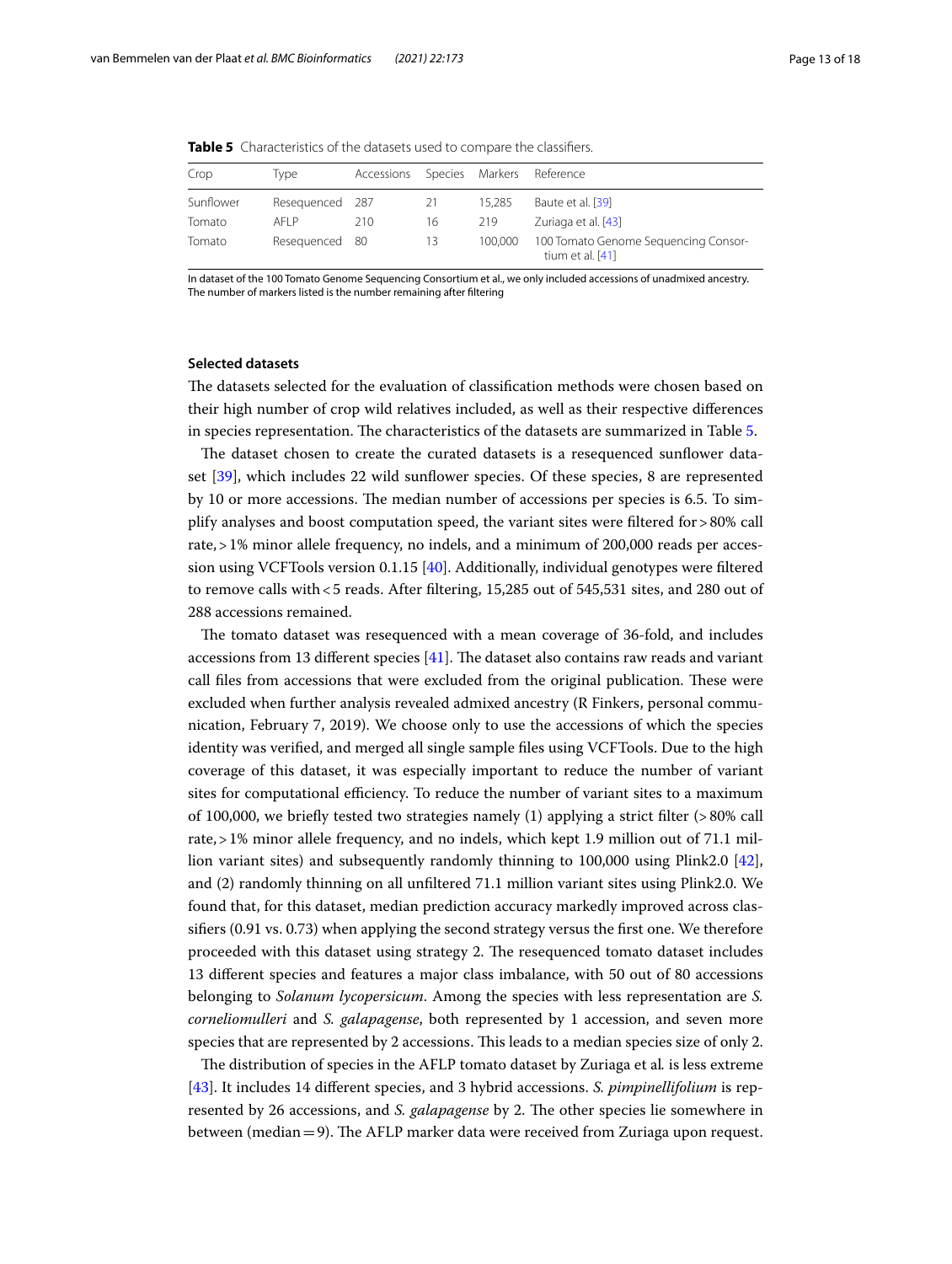We received present/absent scoring for 245 markers in Genetix format, a format actually designed for diploid data. Thirteen of these markers had heterozygous data, which is odd because AFLPs are dominant. Zuriaga agreed these were erroneous, but retrieving the data as used for analysis 10 years ago proved difcult (personal communication, June 27, 2019). We removed all markers with heterozygous data, as well as another 13 markers with a minor allele frequency below 1%. This resulted in 219 markers for analysis.

The accession numbers of the accessions used, their a priori classifications, and the predictions of all classifers for the resequenced tomato dataset, the sunfower dataset, and the AFLP tomato dataset can be found in Additional fles [4](#page-15-6), [5,](#page-15-7) and [6,](#page-15-8) respectively.

## **Treatment of curated sunfower dataset**

The number of informative SNPs present in a given genomic dataset may vary greatly depending on genotyping technique, data processing, and not in the least, crop properties. To investigate the efects of species representation and misclassifcation rate (and isolate them as much as possible), we selected a single expansive dataset to artifcially vary species representation and misclassifcation rate.

Firstly, the accessions of all species with less than 10 accessions were removed. The remaining material was imported into R  $[44]$ . To avoid the confounding effect of a priori misclassifcations, the dataset was screened for outliers using two very diferent techniques: visual inspection of a neighbour-joining tree and a Random Forest-based outlier detection method [\[45](#page-17-17)]. For the latter, functions *randomForest* and *outlier* from R package Random Forest were used. First *Random Forest* was run with *ntree*=50,000 and proximity set to *TRUE* to obtain a proximity matrix of the data. This matrix describes the similarity of two individuals by counting how often they land in the same terminal node in a tree. With this matrix and the original classifcations, the *outlier* function then determines which individuals have small proximities to all other cases in their class, relative to the proximities these cases have to each other.

Visual inspection of the neighbour-joining tree revealed 4 potential misclassifcations accessions (Additional fle [2](#page-15-4)). Using the recommended threshold of 10, the Random Forest outlier detection method fagged 6 accessions as potential outliers (Additional file [3](#page-15-5)). These accessions were all excluded from further analysis, as were the remaining *H. exilis* accessions because their group size dropped below 10. After this selection, 199 accessions from 8 species remained. From this material, 10, 8, 6, 4, and 2 samples were randomly selected from each species. These populations were used to examine model performance under varying numbers of species representation.

# **Simulation of misclassifcations**

The goal of this part of the research is to determine which methods are most suited to correct misclassifcations in genomic datasets, without the use of a gold standard dataset. To simulate these misclassifcations, the species names of 6.25%, 12.5% and 18.75% of the samples were randomly altered to a random diferent species name from the dataset. These random alterations were introduced 5,000 times for each misclassification rate and each species representation. Each time, classifers made predictions based on the same sets of a priori (mis)classifcations. A total of 75,000 datasets were analyzed,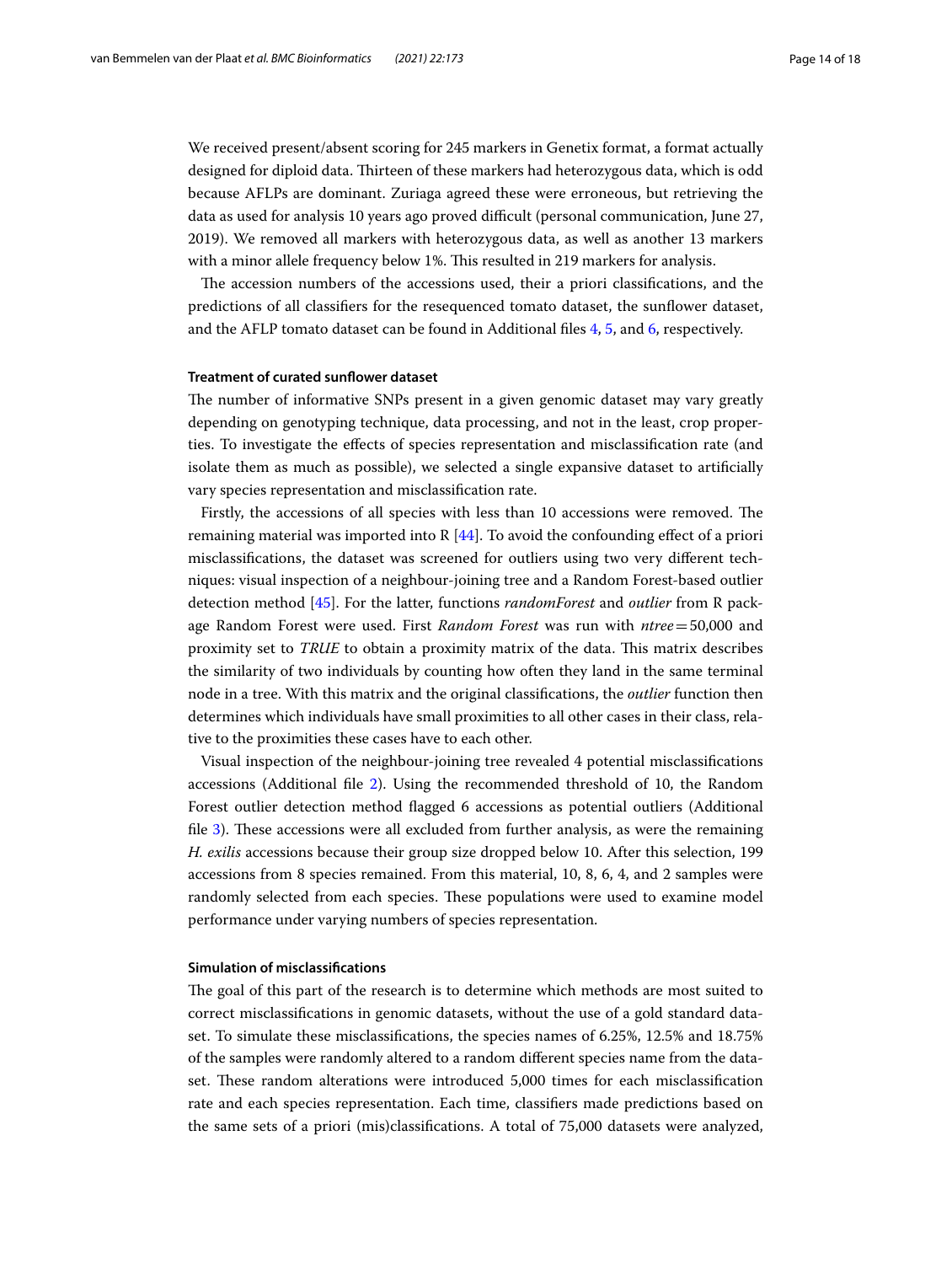comprising 5 diferent levels of species representation, 3 rates of misclassifcation and 5,000 replications.

## **Classifer comparison on curated datasets**

To quantify classifer performance, we used prediction accuracy. Prediction accuracy is a simple and intuitive metric, defned as the number of correct predictions, divided by the number of samples. Ambiguous predictions were excluded from the calculation. It must be noted however, that prediction accuracy as a summary metric must be treated with caution, as this metric is very sensitive to strong variation in the number of accessions per species. Good alternatives to prediction accuracy in imbalanced datasets are Matthews correlation coefficient (for binary predictions) and the lesser known *RK* statistic (for multiclass predictions) [[46,](#page-17-18) [47](#page-17-19)]. In this case we were able to use prediction accuracy because we consistently represented all species by the same number of accessions in the curated datasets.

To test the null hypothesis that all classifers show identical performance under all circumstances, prediction accuracies were grouped by misclassifcation rate and sample size, and tested using Friedman Aligned Ranks. Like the Friedman test, this is a nonparametric test that makes no assumptions about the distribution or variance of the data, and hence was considered appropriate to test the null hypothesis [[48](#page-17-20)]. Friedman Aligned Ranks has been shown to perform better than the Friedman test when the number of classifers is low, i.e. no more than 4 or 5 [\[49](#page-17-21)]. To correct for multiple testing, each p-value was corrected with the Finner test. This test has greater power than the conservative Bonferroni-Dunn test, and similar power to Holm, Hochberg, Hommel, Holland, and Rom, while having a simpler design [[49\]](#page-17-21). If the adjusted p-value was below 0.05, it was followed up by a multiple comparison with the classifer with the highest mean accuracy as control. These statistical tests and comparisons were performed in R, using R package scmamp [[50\]](#page-17-22) which has been especially developed for statistical comparison of multiple algorithms.

#### **Classifer comparison on complete datasets**

For the comparison of the complete datasets, we also used prediction accuracy. To prevent bias towards classifers that perform well on large classes, we not only looked at the overall prediction accuracy, but also at the performance per species. Prediction accuracy per species is defned as the number of correct predictions per species, divided by total number of accessions belonging to the species. Ambiguous predictions, as are sometimes made by NJ and 3-NN, are again excluded from the calculation. The complete datasets are used without any modifcation, as their purpose is only to confrm whether the conclusions of the curated datasets hold, and appear generalizable. For the supervised machine learners (RF and NB) we acquired an unbiased estimate of prediction. We used the out-of-bag prediction accuracy for Random Forest as estimate, and used leaveone-out as a sampling strategy for Naive Bayes.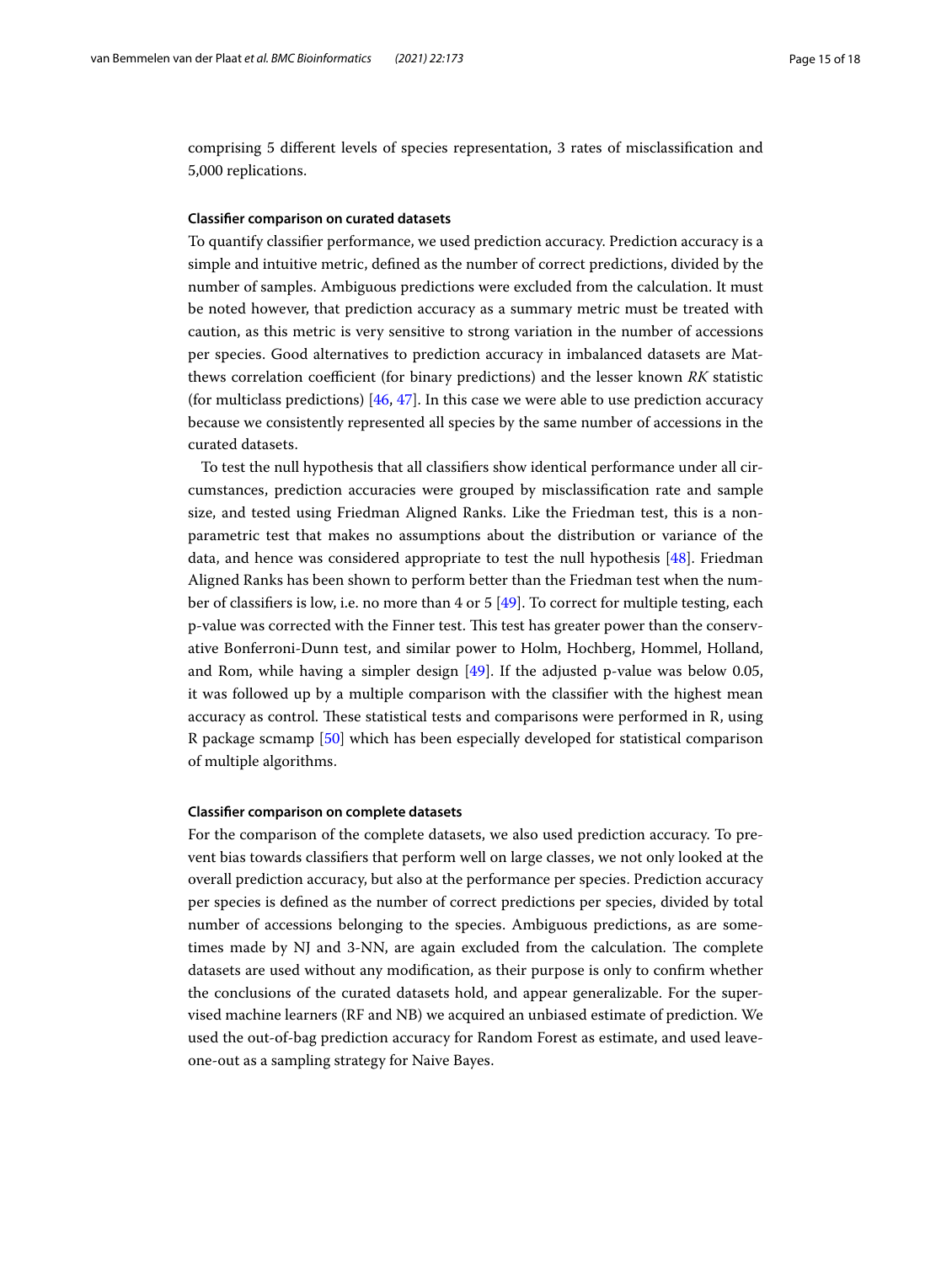#### **Abbreviations**

CWR: Crop wild relatives; RF: Random Forest; NB: Naive Bayes; NJ: Neighbour-Joining; 1-NN: 1-Nearest Neighbour; 3-NN: 3-Nearest Neighbours; LOO: Leave-one-out cross-validation; OOB: Out-of-bag.

#### **Supplementary information**

The online version contains supplementary material available at [https://doi.org/10.1186/s12859-021-04018-6.](https://doi.org/10.1186/s12859-021-04018-6)

<span id="page-15-3"></span>**Additional fle 1.** Prediction accuracy per species and species representation. Classifers are Random Forest (RF), Naive Bayes (NB), Neighbour-Joining (NJ), 1-Nearest Neighbour (1-NN), and 3-Nearest-Neighbours (3-NN), respectively. The number of accessions per species is denoted by 'n'. The best performance for each dataset is presented in bold.

<span id="page-15-4"></span>**Additional fle 2.** Neighbour-Joining tree of Helianthus species represented by 10 or more accessions. The number of divergent sites was used as a measure of distance. Potentially misclassifed accessions (niv07, pet02, max148, and pet88 ) are marked by a black asterisk.

<span id="page-15-6"></span><span id="page-15-5"></span>Additional file 3. RandomForest outlier scores for all sunflower accessions. The dashed line represents the cut-off score used, which is 10.

<span id="page-15-7"></span>**Additional fle 4.** Tomato reseq dataset and predictions. List of resequenced tomato accessions included in this study, their a priori classifcations and species predictions from all classifers studied.

<span id="page-15-8"></span>**Additional fle 5.** Sunfower dataset and predictions. List of sunfower accessions included in this study, their a priori classifcations and species predictions from all classifers studied.

**Additional fle 6.** Tomato AFLP dataset and predictions. List of tomato AFLP accessions included in this study, their a priori classifcations and species predictions from all classifers studied.

#### **Acknowledgements**

Not applicable.

#### **Authors' contributions**

TvH, AvB and RvT conceived the experiments. AvB and TvH designed the experiments. AvB obtained the experimental data from various sources and performed the experiments and data analyses. AvB wrote the manuscript. RvT and TvH edited the manuscript and contributed to discussions during advancement of the work. All authors have read and approved the fnal manuscript.

#### **Funding**

This work was part of the Fundamental Research Programme 'Circular and Climate Neutral' (KB-34-013-001) and the "Innovations in PGR Collection Management" project (WOT-03 Genetic Resources), both funded by the Dutch Ministry of Agriculture, Nature and Food Quality. The funding bodies played no role in the design of the study and collection, analysis, and interpretation of data and in writing the manuscript.

#### **Availability of data and materials**

The resequenced sunfower data used for this study are available from the Sunfower Genome Database: [https://](https://sunflowergenome.org/diversity/) [sunfowergenome.org/diversity/](https://sunflowergenome.org/diversity/). The sequence reads and associated analyses of the resequenced tomato data used for this study are available in the European Nucleotide Archive [\(http://www.ebi.ac.uk/ena/](http://www.ebi.ac.uk/ena/)) under accession number PRJEB5235. The AFLP marker data of tomato used for this study were received from Zuriaga. The authors have permission to redistribute this data upon request. All data generated during this study are included in this published article and its supplementary information fles.

# **Ethics approval and consent to participate**

Not applicable.

**Consent for publication** Not applicable.

#### **Competing interests**

The authors declare that they have no competing interests.

#### Received: 10 February 2020 Accepted: 11 February 2021 Published online: 31 March 2021

#### **References**

- <span id="page-15-0"></span>1. FAO. The Second Report on the State of the World's Plant Genetic Resources for Food and Agriculture. Rome, 2010, p. 87.
- <span id="page-15-1"></span>Hajjar R, Hodgkin T. The use of wild relatives in crop improvement: a survey of developments over the last 20 years. Euphytica. 2007;156(1–2):1–3.
- <span id="page-15-2"></span>3. Ribaut JM, Hoisington D. Marker-assisted selection: new tools and strategies. Trends Plant Sci. 1998;3(6):236–9.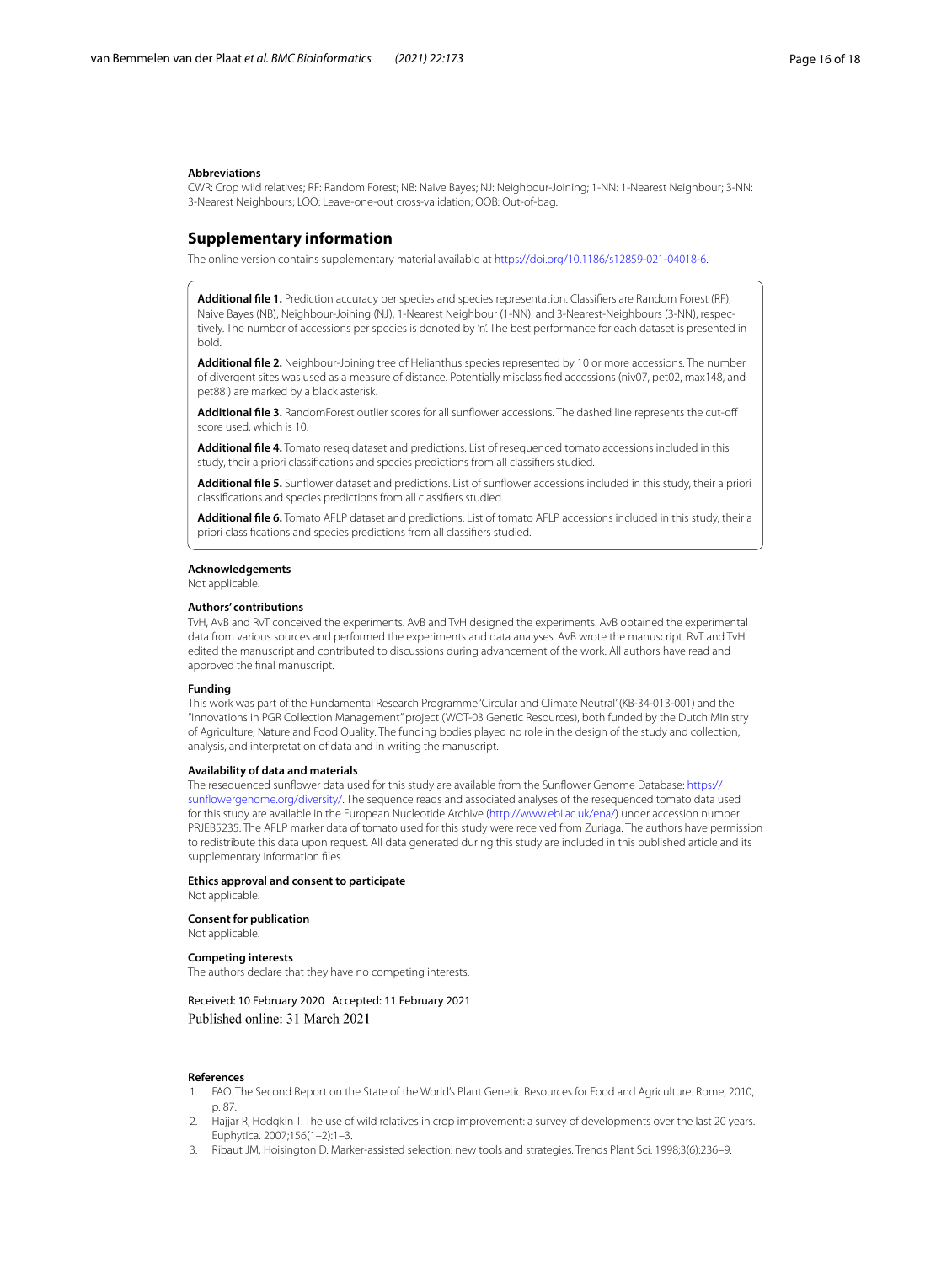- <span id="page-16-0"></span>4. Kaplan Z. Phenotypic plasticity inPotamogeton (Potamogetonaceae). Folia Geobotanica. 2002;37(2):141–70.
- <span id="page-16-1"></span>5. Široký P, Fritz U, Türkozan O, Wink M, Lehmann J, Mazanaeva L, Auer M, Kami H, Hundsdörfer A. Phenotypic plasticity leads to incongruence between morphology-based taxonomy and genetic diferentiation in western Palaearctic tortoises (Testudo graeca complex; Testudines, Testudinidae). Amphibia-Reptilia. 2007;28(1):97–121.
- <span id="page-16-2"></span>6. Barbuto M, Galimberti A, Ferri E, Labra M, Malandra R, Galli P, Casiraghi M. DNA barcoding reveals fraudulent substitutions in shark seafood products: the Italian case of "palombo"(Mustelus spp). Food Res Int. 2010;43(1):376–81.
- <span id="page-16-3"></span>7. Hebert PD, Cywinska A, Ball SL, Dewaard JR. Biological identifcations through DNA barcodes. Proc R Soc Lond Ser B Biol Sci. 2003;270(1512):313–21.
- <span id="page-16-4"></span>8. Adamowicz SJ. International Barcode of Life: Evolution of a global research community. Genome. 2015 Aug 17;58(5):151–62.
- <span id="page-16-5"></span>9. Ratnasingham S, Hebert PD. BOLD: The Barcode of Life Data System (<http://www.barcodinglife.org>). Molecular Ecology Notes. 2007 May;7(3):355–64.
- <span id="page-16-6"></span>10. DeSalle R, Egan MG, Siddall M. The unholy trinity: taxonomy, species delimitation and DNA barcoding. Philos Trans R Soc B Biol Sci. 2005 ;360(1462):1905–16.
- <span id="page-16-7"></span>11. Hebert PD, Penton EH, Burns JM, Janzen DH, Hallwachs W. Ten species in one: DNA barcoding reveals cryptic species in the neotropical skipper butterfy Astraptes fulgerator. Proc Natl Acad Sci. 2004;101(41):14812–7.
- 12. Hebert PD, Stoeckle MY, Zemlak TS, Francis CM. Identifcation of birds through DNA barcodes. PLoS Biol. 2004;2(10):e312.
- 13. Clare EL, Lim BK, Fenton MB, Hebert PD. Neotropical bats: estimating species diversity with DNA barcodes. PLoS ONE. 2011;6(7):e22648.
- 14. Ward RD, Zemlak TS, Innes BH, Last PR, Hebert PD. DNA barcoding Australia's fsh species. Philos Trans R Soc B Biol Sci. 2005;360(1462):1847–57.
- <span id="page-16-8"></span>15. Wang G, Li C, Guo X, Xing D, Dong Y, Wang Z, Zhang Y, Liu M, Zheng Z, Zhang H, Zhu X. Identifying the main mosquito species in China based on DNA barcoding. PLoS ONE. 2012 Oct 10;7(10):e47051.
- <span id="page-16-9"></span>16. Kress WJ, Erickson DL. A two-locus global DNA barcode for land plants: the coding rbcL gene complements the non-coding trnH-psbA spacer region. PLoS ONE. 2007 Jun 6;2(6):e508.
- 17. Eberhardt U. Methods for DNA barcoding of fungi. In: DNA barcodes. Humana Press, Totowa, NJ. 2012. p. 183–205 18. Evans N, Paulay G. DNA barcoding methods for invertebrates. In: Barcodes DNA, editor. Humana Press. Totowa: NJ; 2012. p. 47–77.
- <span id="page-16-10"></span>19. Vences M, Nagy ZT, Sonet G, Verheyen E. DNA barcoding amphibians and reptiles. In: Barcodes DNA, editor. Humana Press. Totowa: NJ; 2012. p. 79–107.
- <span id="page-16-11"></span>20. Kress WJ, Erickson DL, Jones FA, Swenson NG, Perez R, Sanjur O, Bermingham E. Plant DNA barcodes and a community phylogeny of a tropical forest dynamics plot in Panama. Proc Natl Acad Sci. 2009 Nov 3;106(44):18621–6.
- <span id="page-16-12"></span>21. Kress WJ, García-Robledo C, Uriarte M, Erickson DL. DNA barcodes for ecology, evolution, and conservation. Trends Ecol Evol. 2015 Jan 1;30(1):25–35.
- <span id="page-16-13"></span>22. Cohen WW. Fast efective rule induction. In: Machine Learning Proceedings 1995. Morgan Kaufmann. 1995 Jan 1. p. 115–123.
- <span id="page-16-14"></span>23. Bertolazzi P, Felici G, Weitschek E. Learning to classify species with barcodes. BMC Bioinformatics. 2009 Nov 1;10(S14):S7.
- <span id="page-16-15"></span>24. Ross HA, Murugan S, Sibon Li WL. Testing the reliability of genetic methods of species identifcation via simulation. Syst Biol. 2008 Apr 1;57(2):216–30.
- <span id="page-16-27"></span>25. Anderson MP, Dubnicka SR. A sequential naive Bayes classifer for DNA barcodes. Stat Appl Genet Mol Biol . 2014 Aug 1;13(4):423–34.
- <span id="page-16-17"></span>26. Austerlitz F, David O, Schaeffer B, Bleakley K, Olteanu M, Leblois R, Veuille M, Laredo C. DNA barcode analysis: a comparison of phylogenetic and statistical classifcation methods. BMC Bioinformatics. 2009 Nov;10(14):S10.
- <span id="page-16-18"></span>27. Weitschek E, Fiscon G, Felici G. Supervised DNA Barcodes species classifcation: analysis, comparisons and results. BioData Mining. 2014 Dec;7(1):4.
- <span id="page-16-16"></span>28. van Velzen R, Weitschek E, Felici G, Bakker FT. DNA barcoding of recently diverged species: relative performance of matching methods. PLoS ONE. 2012 Jan 17;7(1):e30490.
- <span id="page-16-19"></span>29. Monaghan MT, Balke M, Pons J, Vogler AP. Beyond barcodes: complex DNA taxonomy of a South Pacifc Island radiation. Proc R Soc B Biol Sci. 2005 Dec 19;273(1588):887–93.
- 30. Nelson LA, Wallman JF, Dowton M. Using COI barcodes to identify forensically and medically important blowfies. Med Vet Entomol. 2007 Mar;21(1):44–52.
- <span id="page-16-20"></span>31. Whitworth TL, Dawson RD, Magalon H, Baudry E. DNA barcoding cannot reliably identify species of the blowfy genus Protocalliphora (Diptera: Calliphoridae). Proc R Soc B Biol Sci. 2007 May 1;274(1619):1731–9.
- <span id="page-16-21"></span>32. Breiman L. Random forests. Machine Learn. 2001 Oct 1;45(1):5–32.
- <span id="page-16-22"></span>33. Wright MN, Ziegler A. ranger: A fast implementation of random forests for high dimensional data in C++ and R. arXiv preprint arXiv:1508.04409. 2015 Aug 18.
- <span id="page-16-23"></span>34. Liaw A, Wiener M. Classifcation and regression by randomForest. R News. 2002 Dec 3;2(3):18–22.
- <span id="page-16-24"></span>35. Saitou N, Nei M. The neighbor-joining method: a new method for reconstructing phylogenetic trees. Mol Biol Evol. 1987 Jul 1;4(4):406–25.
- <span id="page-16-25"></span>36. Paradis E, Claude J, Strimmer K. APE: analyses of phylogenetics and evolution in R language. Bioinformatics. 2004 Jan 22;20(2):289–90.
- <span id="page-16-26"></span>37. Zhang H. The optimality of naive Bayes AA. 2004;1(2):3.
- <span id="page-16-28"></span>38. Meyer D, Dimitriadou E, Hornik K, Weingessel A, Leisch F, Chang CC, Lin CC, Meyer MD. Package 'e1071'. The R Journal. 2019 Jun 5.
- <span id="page-16-29"></span>39. Baute GJ. A genomic survey of wild Helianthus germplasm clarifes phylogenetic relationships and identifes population structure and interspecifc gene fow. In: Genomics of sunfower improvement: From wild relatives to a global oil seed (Doctoral dissertation, University of British Columbia). 2015.
- <span id="page-16-30"></span>40. Danecek P, Auton A, Abecasis G, Albers CA, Banks E, DePristo MA, Handsaker RE, Lunter G, Marth GT, Sherry ST, McVean G. The variant call format and VCFtools. Bioinformatics. 2011 Jun 7;27(15):2156–8.